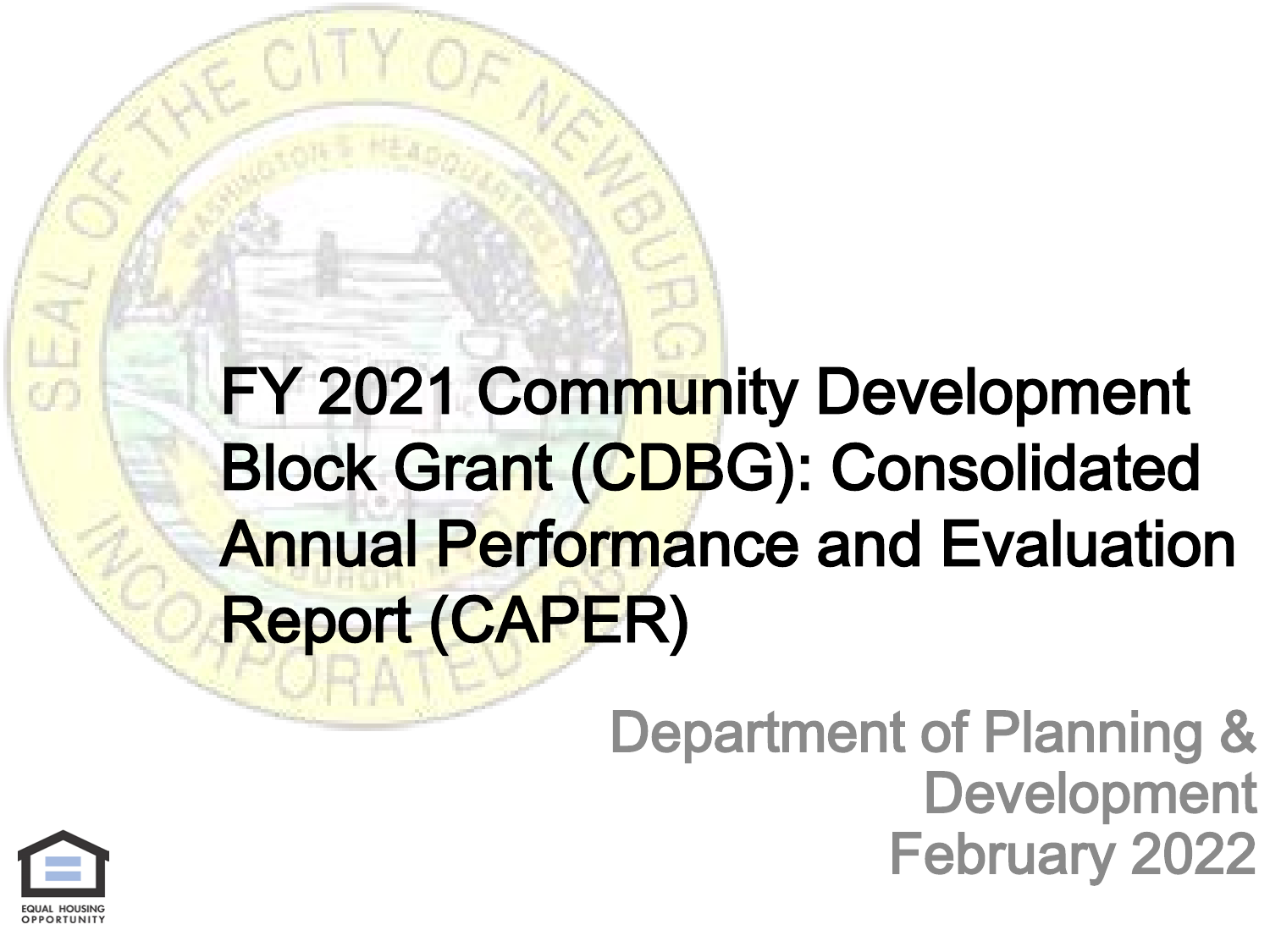### **Consolidated Annual Performance and Evaluation Report (CAPER)**



- The primary purpose of the CAPER is to report on accomplishments of funded activities within the program year and to evaluate the grantee's progress in meeting one-year goals described in the Annual Action Plan and long-term goals described in the Consolidated Plan.
- Also provides grantees an opportunity to evaluate the effectiveness of their programs.

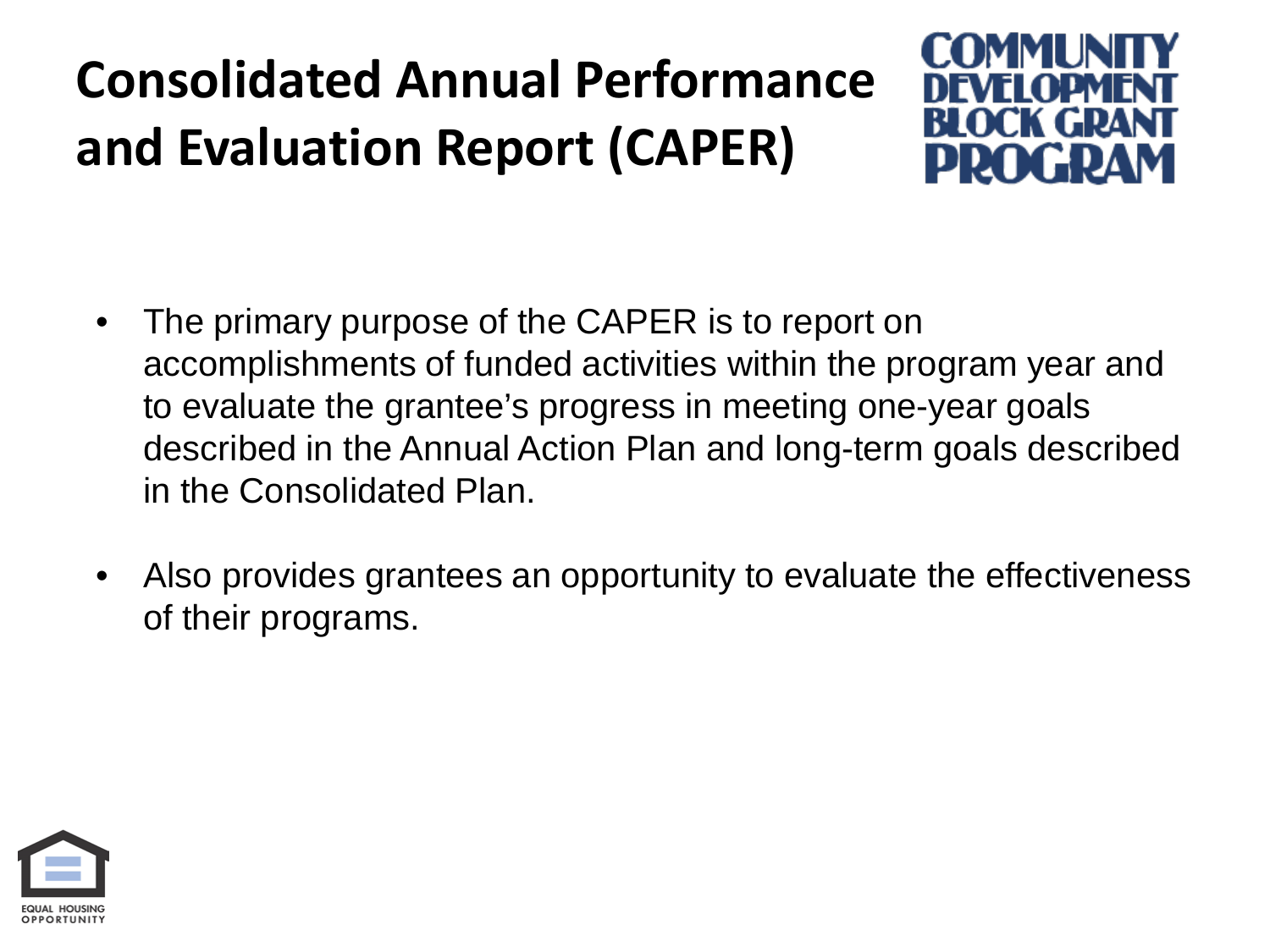### **Consolidated Annual Performance and Evaluation Report (CAPER)**



- The CAPER is submitted to the United States Department of Housing and Urban Development (HUD) within 90 days after the end of its program year.
- Submitted to HUD through the Integrated Disbursement and Information System or "IDIS."

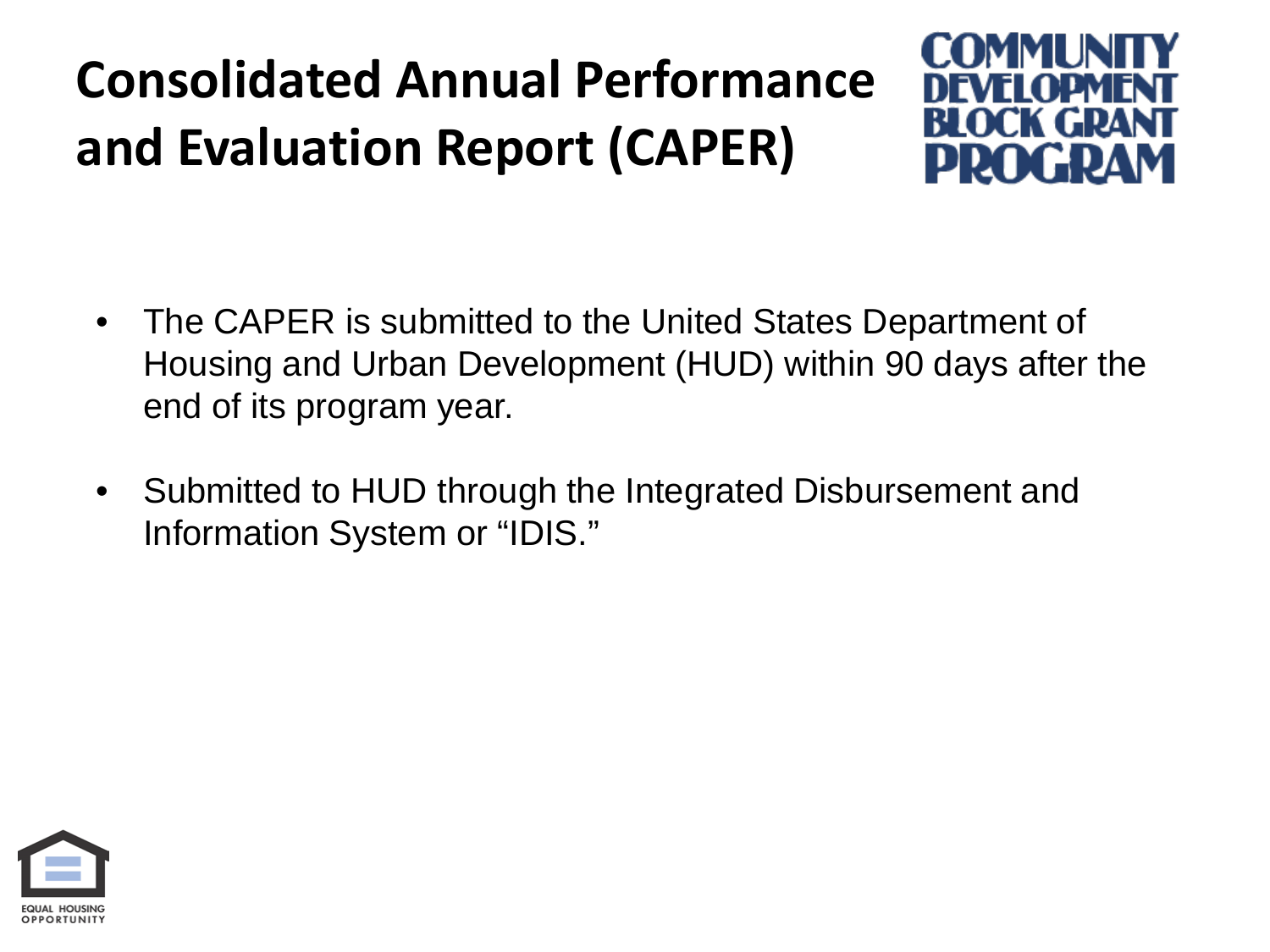### FY2021: Year 2 of the 5 Year Plan 2020 - 2024

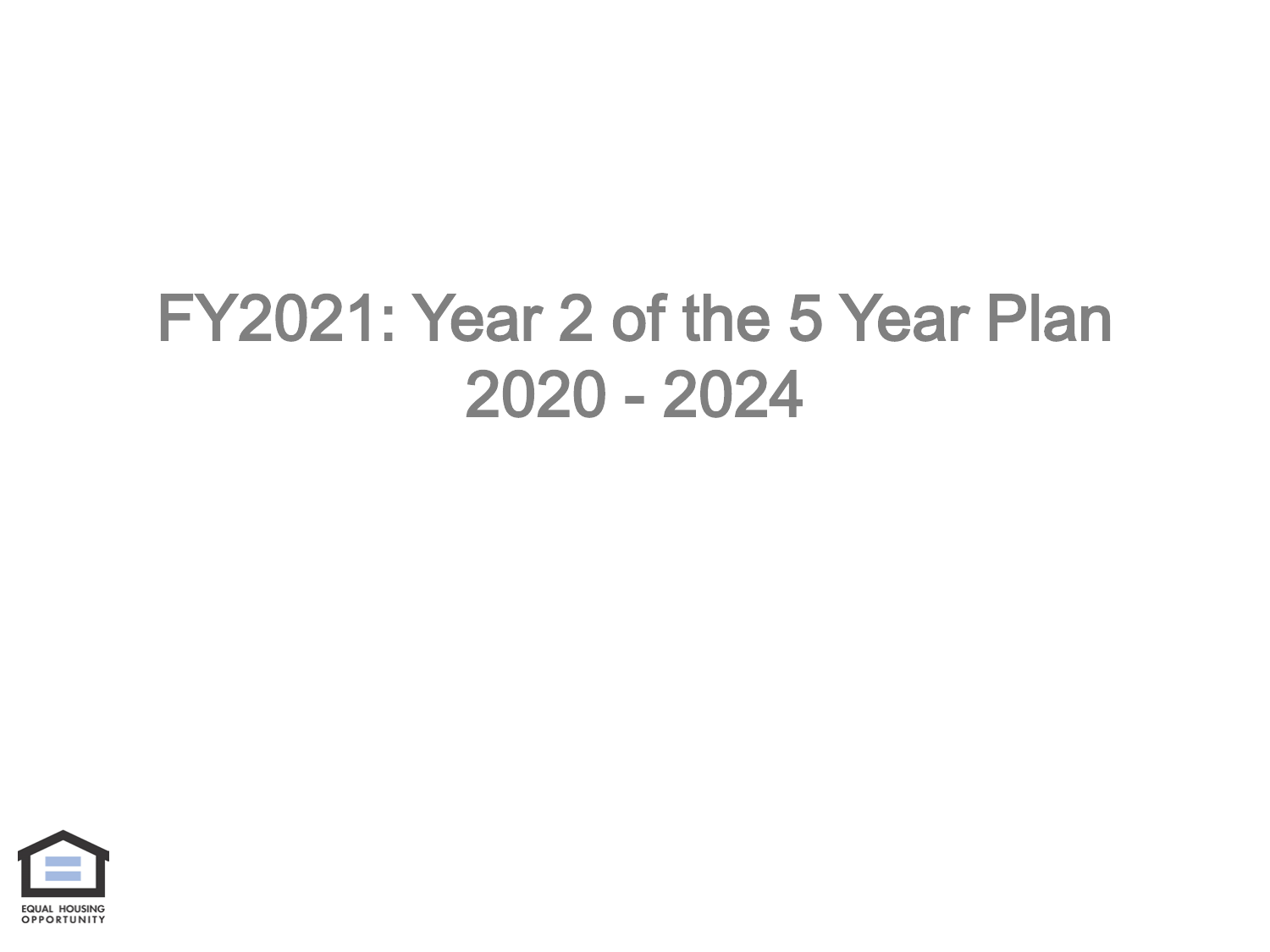### Summary of FY2021 Projects/Activities

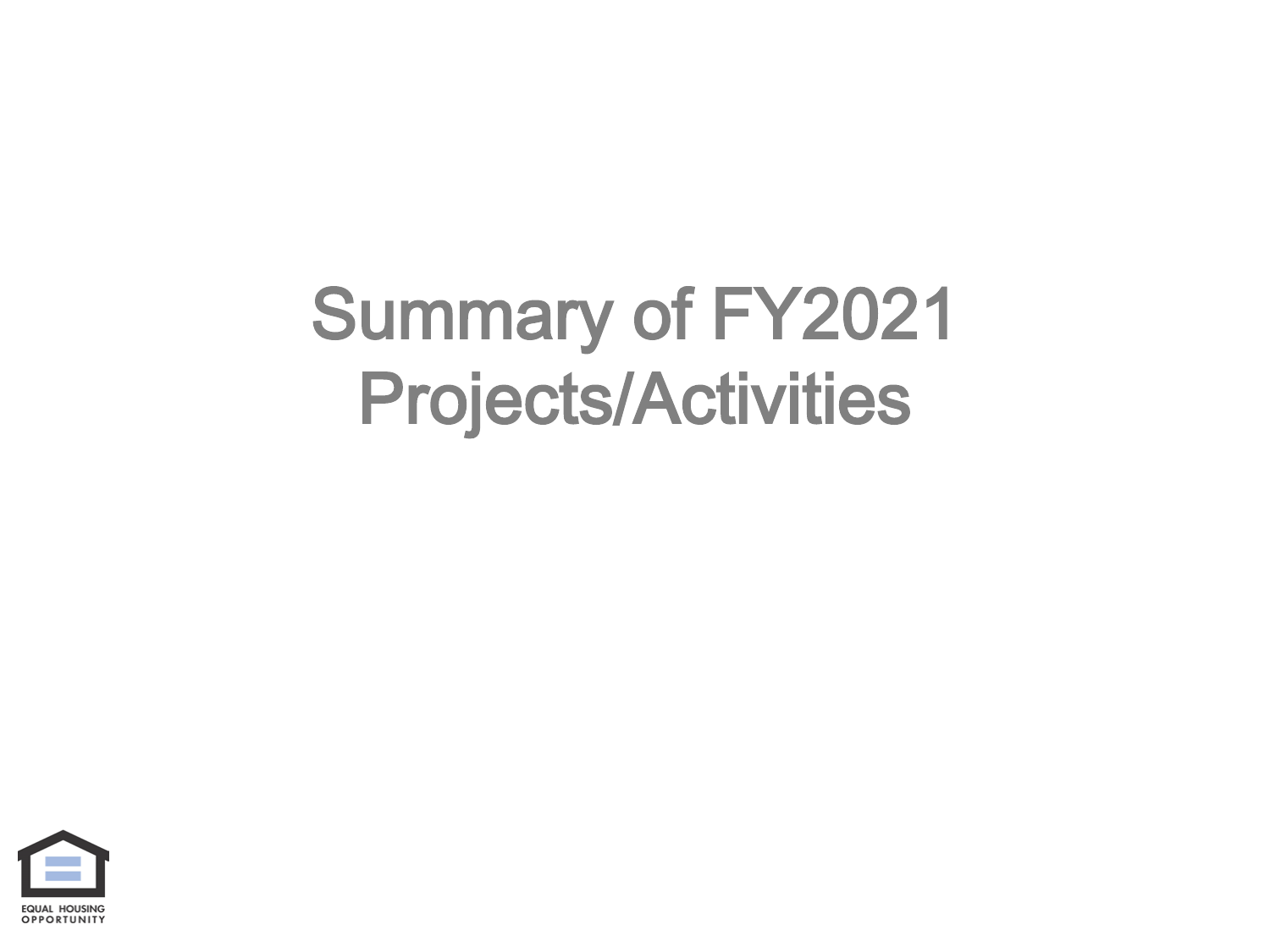- Housing
- Park Improvements
- Complete Streets
- Neighborhood Services
- Administration

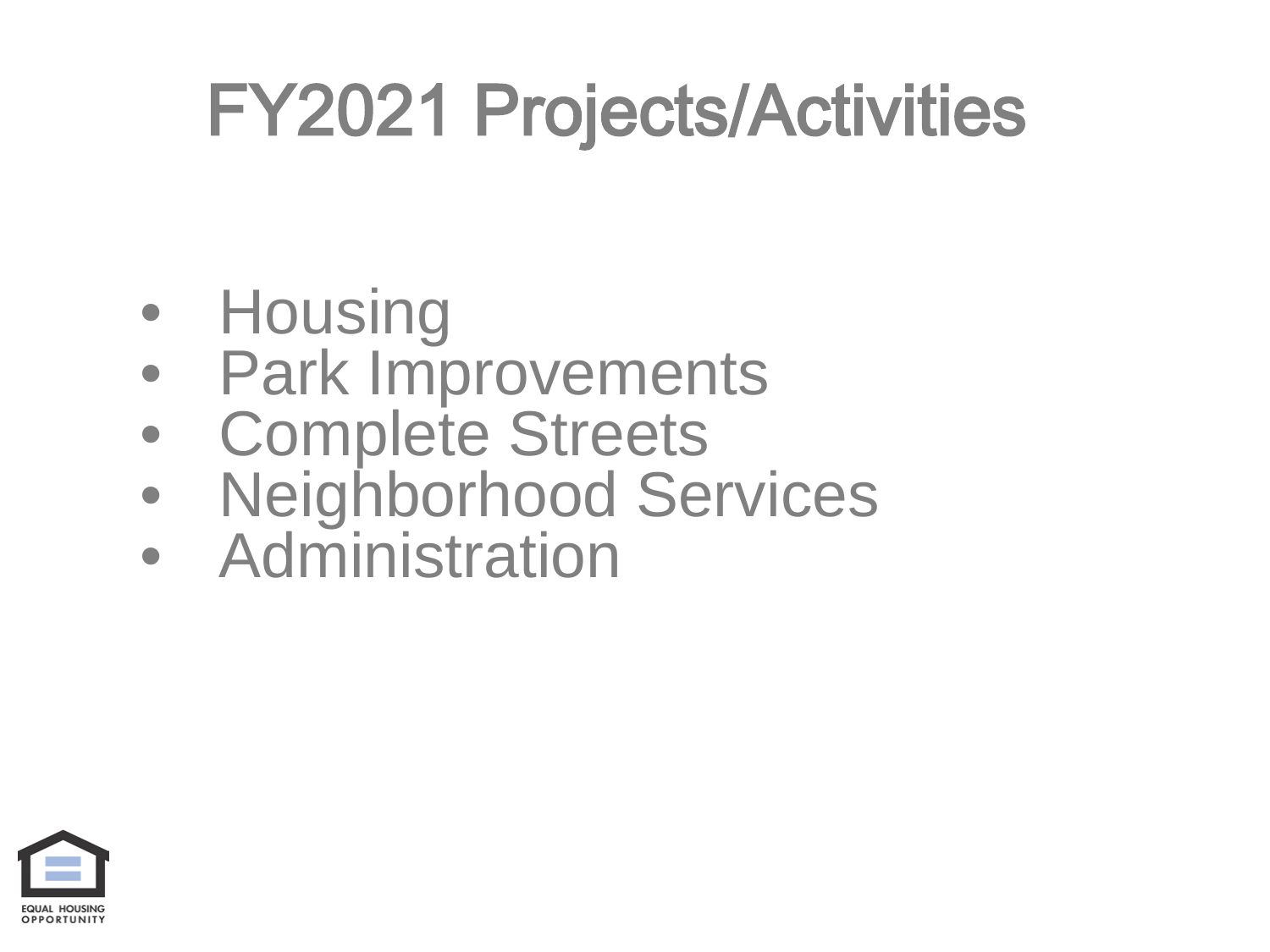### In Rem Property Project Priority Need Supported: Housing

Summary:

- 3 City of Newburgh employees
- In Rem Property Team maintained the habitability of 14 residential properties returned to the City of Newburgh through the foreclosure process.

Activities included:

- Securing properties/Adding New locks
- Light property maintenance such as mowing, snow removal, installation of plywood window covers.
- CDBG In Rem Property funds spent in 2021: \$132,671.46

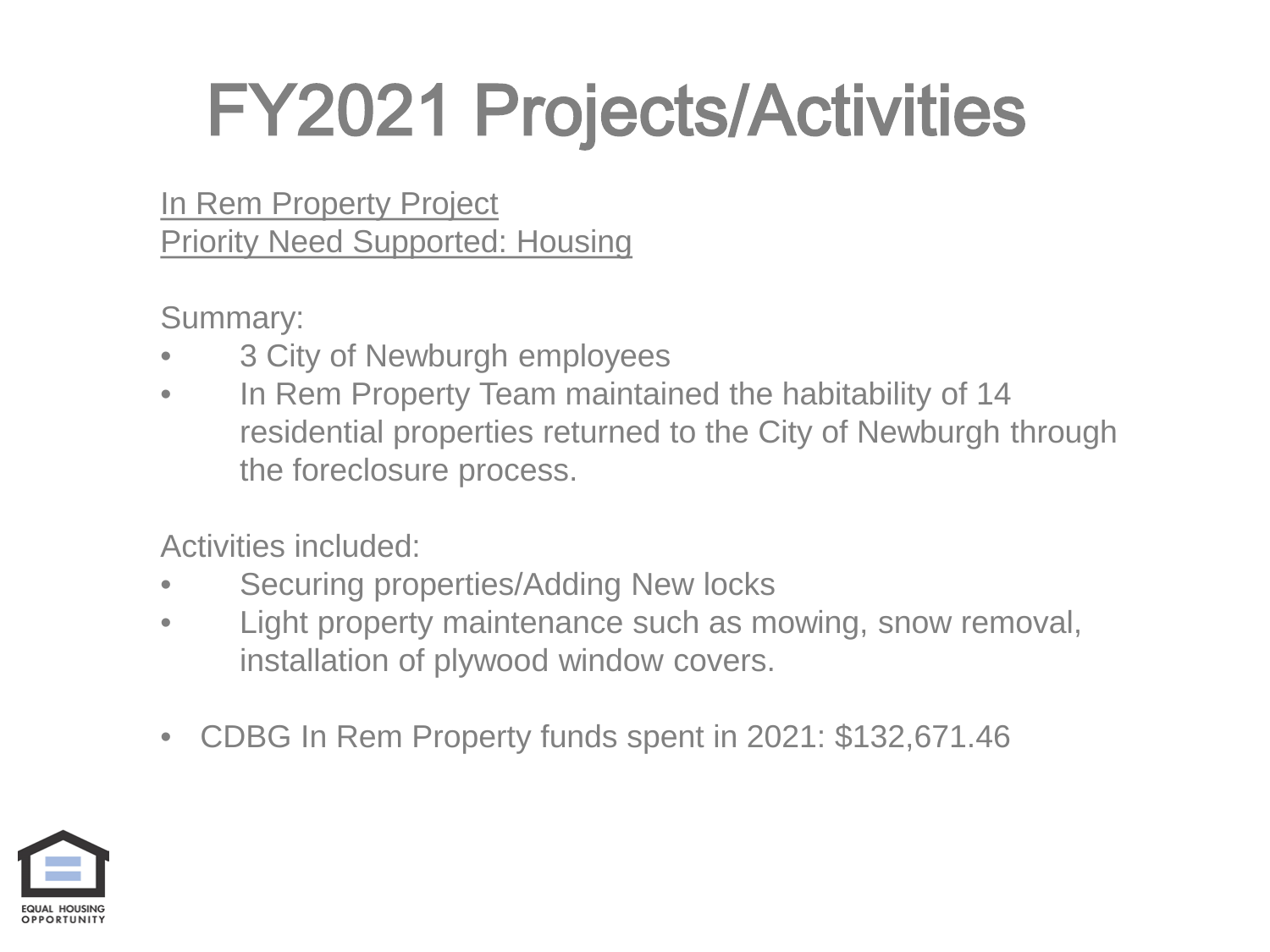Park Improvements Project Priority Need Supported: Quality of Life

Summary:

• Provide improvements to City of Newburgh Parks.

Activities included:

- Development of Park Sign Template, for use by City of Newburgh Staff, City Boards/Organization interest in upgrading signs.
- Development of Delano Hitch Recreation Park "Tot" Lot construction bid specifications.
- CDBG Park Improvements funds spent in 2021: \$10,840.00

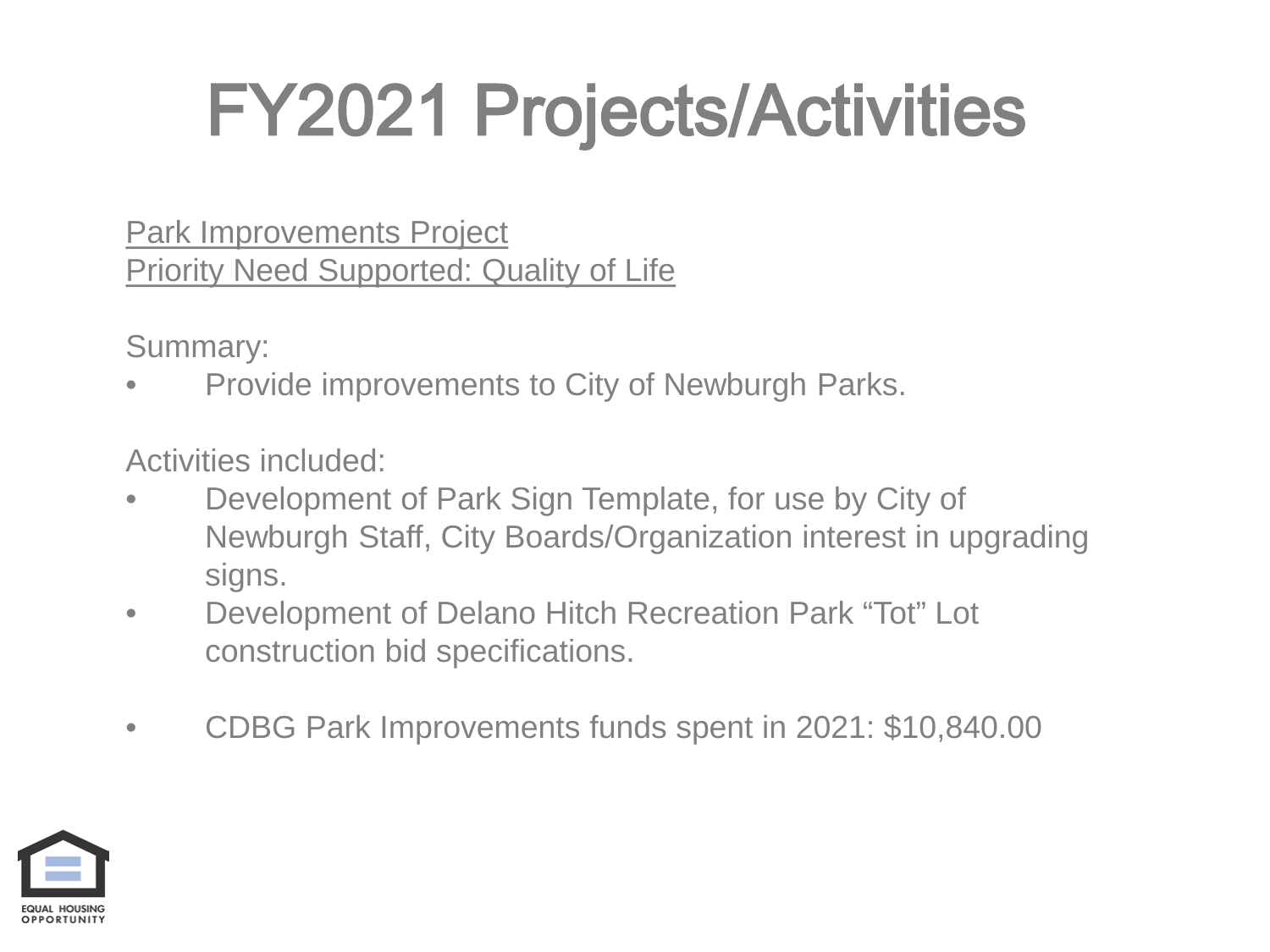Complete Streets Project Priority Need Supported: Infrastructure

Summary:

• Projects to support upgrades to safe street access/ reconfiguration in the City of Newburgh.

Activities included:

- Provided project match funds to Liberty St. Streetscape Improvements Project.
- CDBG Complete Streets funds spent in 2021: \$263,115.65

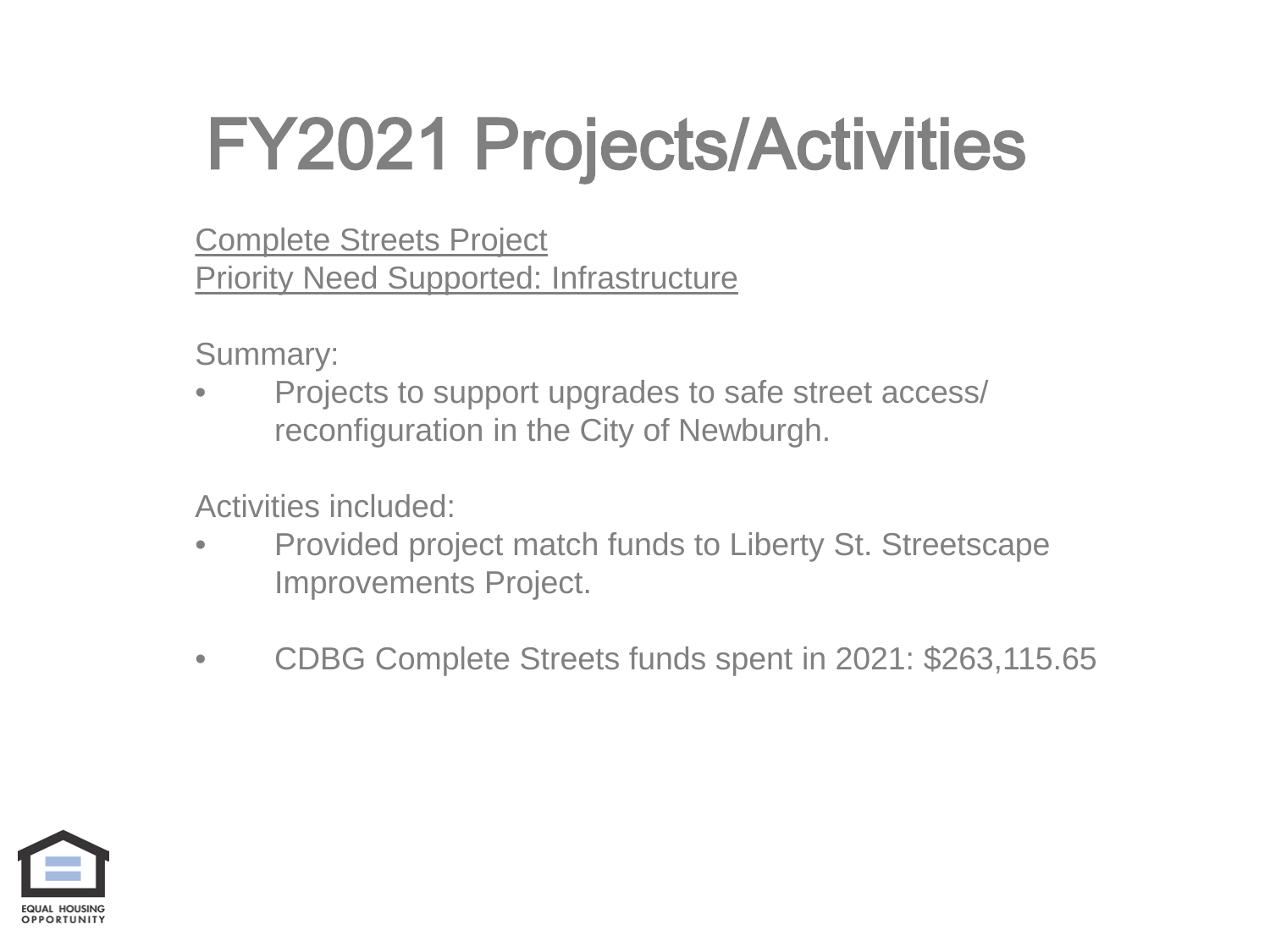Neighborhood Services Project Priority Need Supported: Quality of Life

Summary: Neighborhood Services activities in the City of Newburgh.

- Social Distanced Summer Film Festival: Outreach to approximately 1,000 film attendees over 6 weeks.
- CDBG Neighborhood Services funds spent in 2021: \$17,702.29



**OPPORTUNIT** 

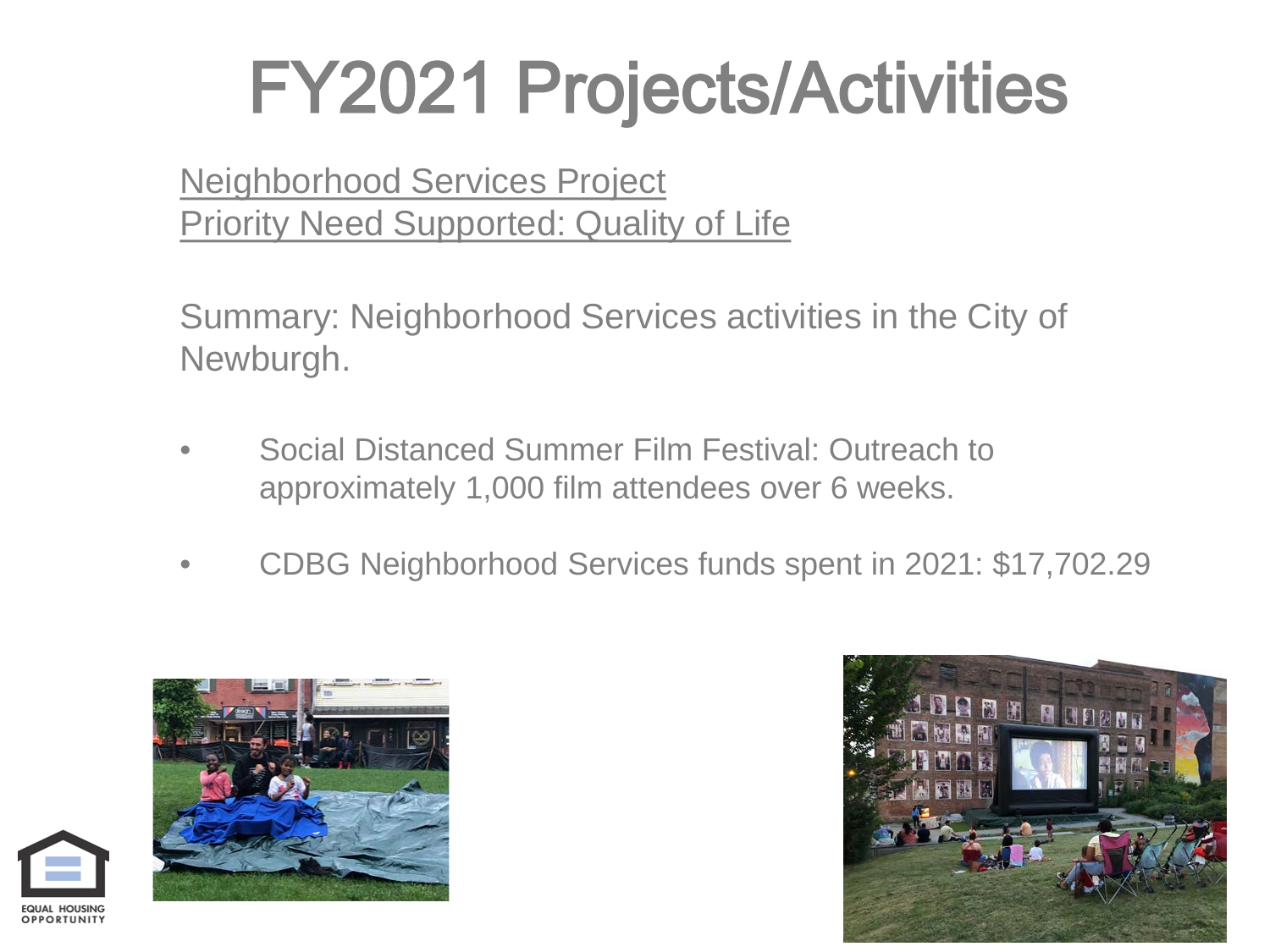Administration

Summary: Supports the Administrative activities for the Community Development Block Grant, including salary and benefits for the Director of Community Development, as well as public notice and mail costs, Spanish interpretation and translation.

CDBG Administration funds spent in 2021: \$114,327.25



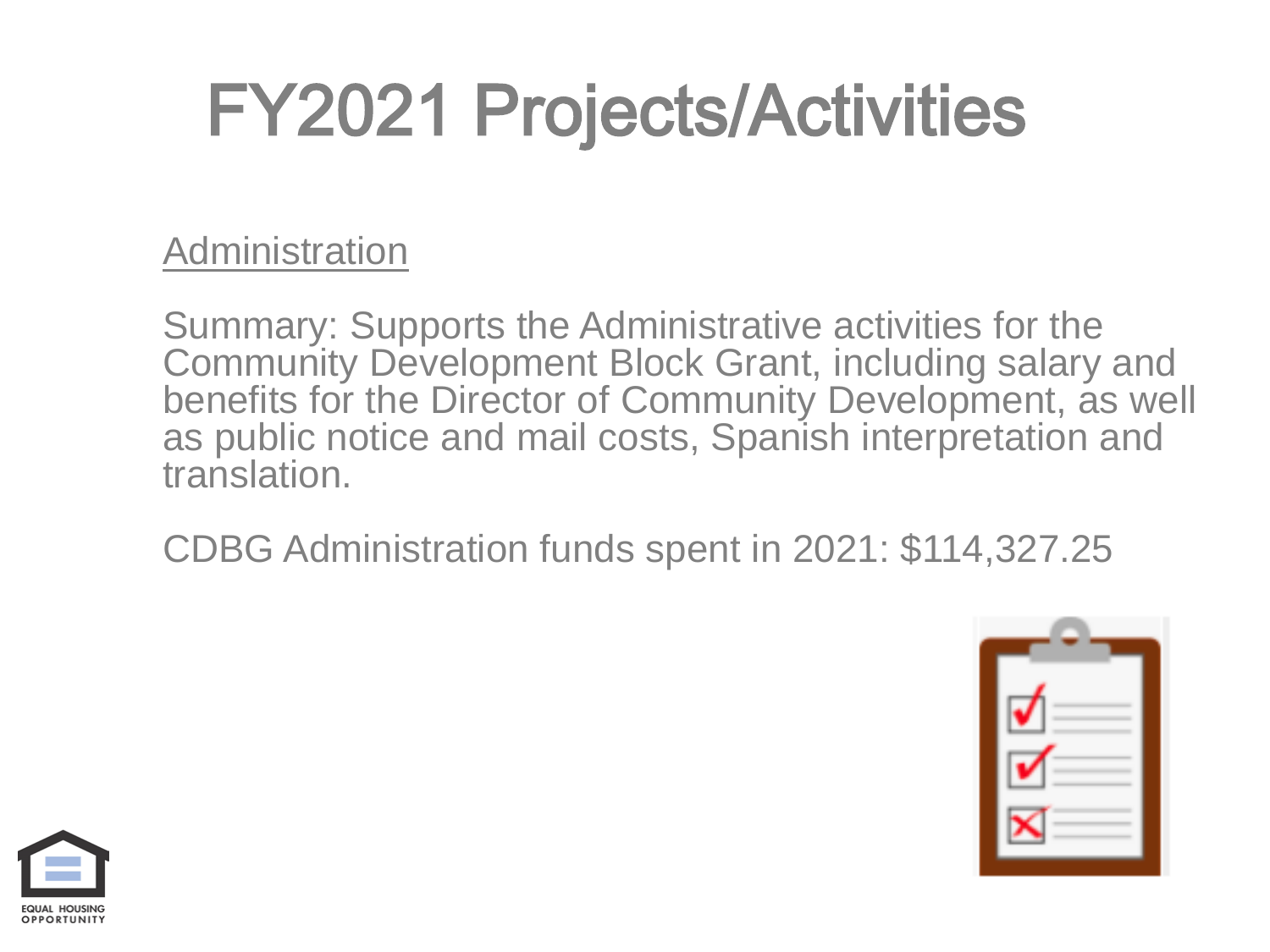### FY2021 Projects/Activities "CDBG CV"

Additional CDBG allocation received under the Coronavirus Aid, Relief, and Economic Security Act (CARES Act) to fund the following activities, referred to as "CDBG-CV":

- **Food Security**
- Emergency Income Payments (Rent)
- COVID-19 Outreach
- COVID Vaccine Appointment Transportation
- CDBG-CV Administration

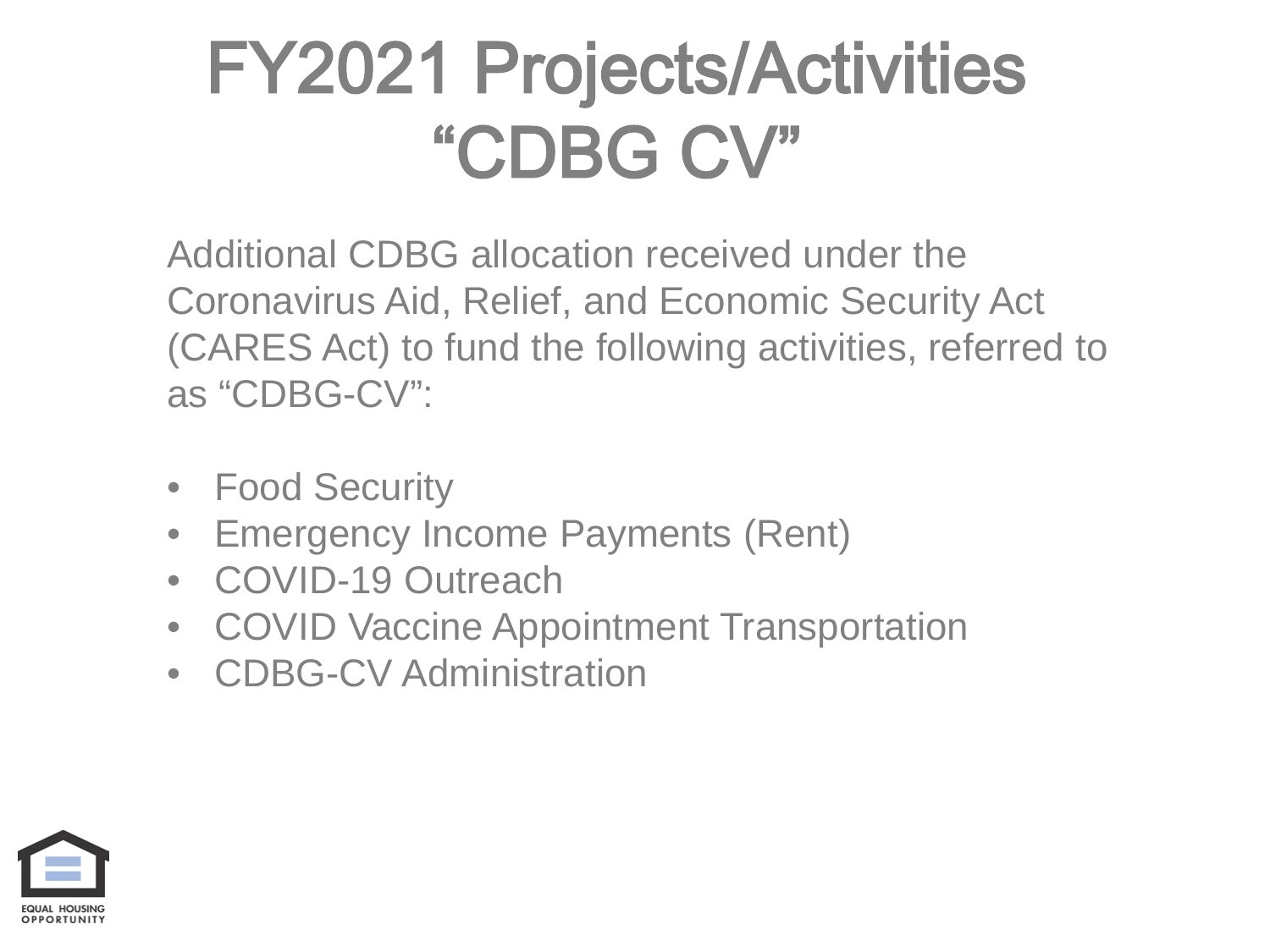### Food Security

Summary: Funding for the Newburgh Urban Farm and Food Initiative (NUFFI), Regional Economic Community Action Program (RECAP), Newburgh Armory Unity Center (NAUC) and Catholic Charities Community Services Of Orange & Sullivan to support food security needs for residents of the City of Newburgh.

CDBG-CV Food Security funds spent in 2021: \$87,397.97

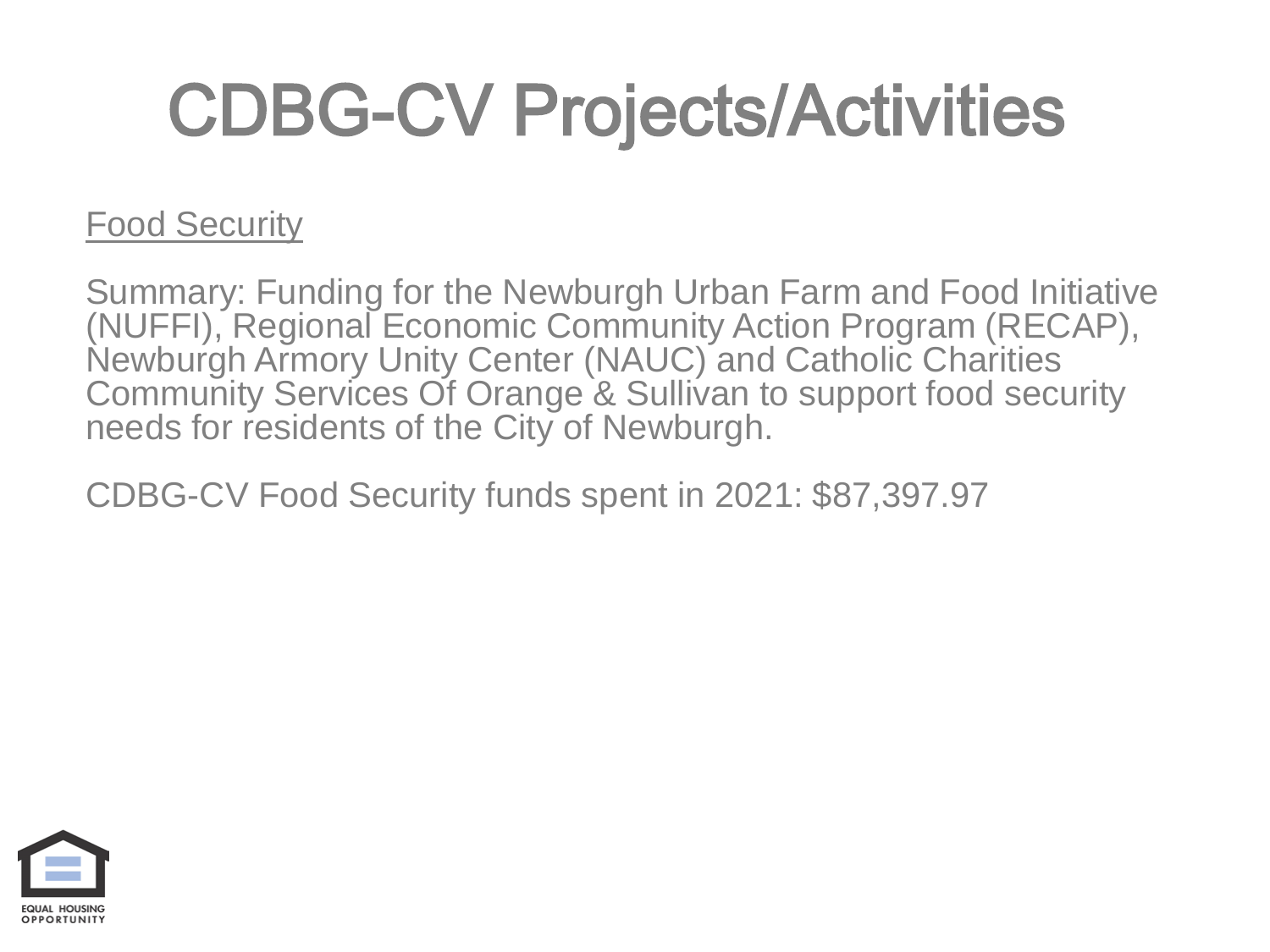#### Emergency Income Payments (Rent)

Emergency Income Payments (Rent) program managed by Legal Services of the Hudson Valley (LSHV). The program provides up to 3 months rent (emergency income payments) for City of Newburgh residents unable to pay rent due to the coronavirus. Payments are made to the landlord, on behalf of the tenant.

Summary of the Emergency Income Payments (Rent) Program for 2021:

- Number of applications received 218
- Number of applications approved 152
- Total Emergency Income Payments Paid 29
- Total Amount Emergency Income Payments Paid to Landlords \$105,427.00
- Total Amount Emergency Income Payments Paid to LSHV for Program Delivery \$179,034.51
- Total CDBG-CV Emergency Income Payments funds spent in 2021: \$284,461.51

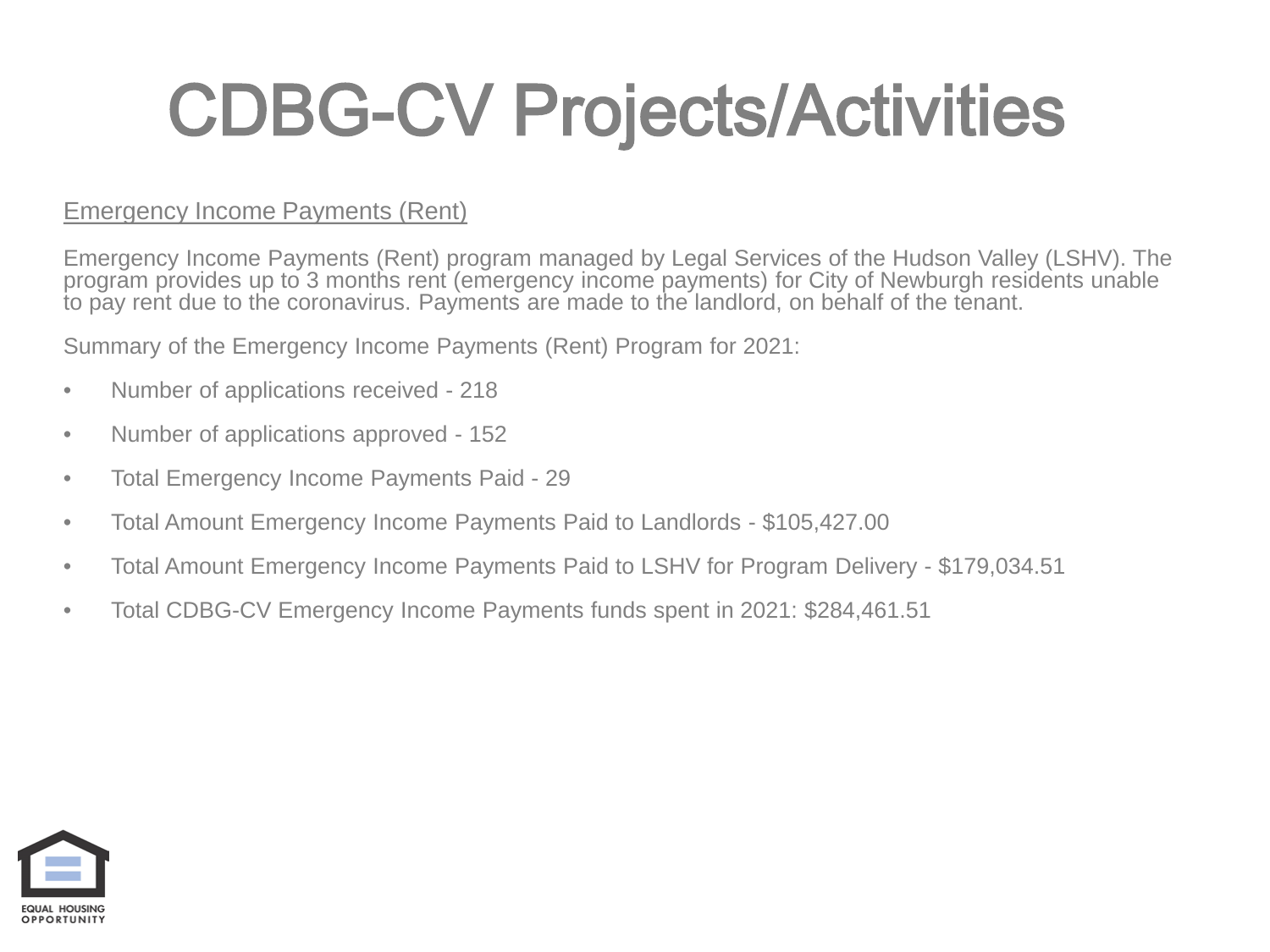### COVID-19 Outreach

The City of Newburgh purchased Personal Protective Equipment (PPE) including face masks and hand sanitizer and participated in several socially distanced events in order to reach City of Newburgh residents.

CDBG-CV COVID-19 Outreach funds spent in 2021: \$37,327.57



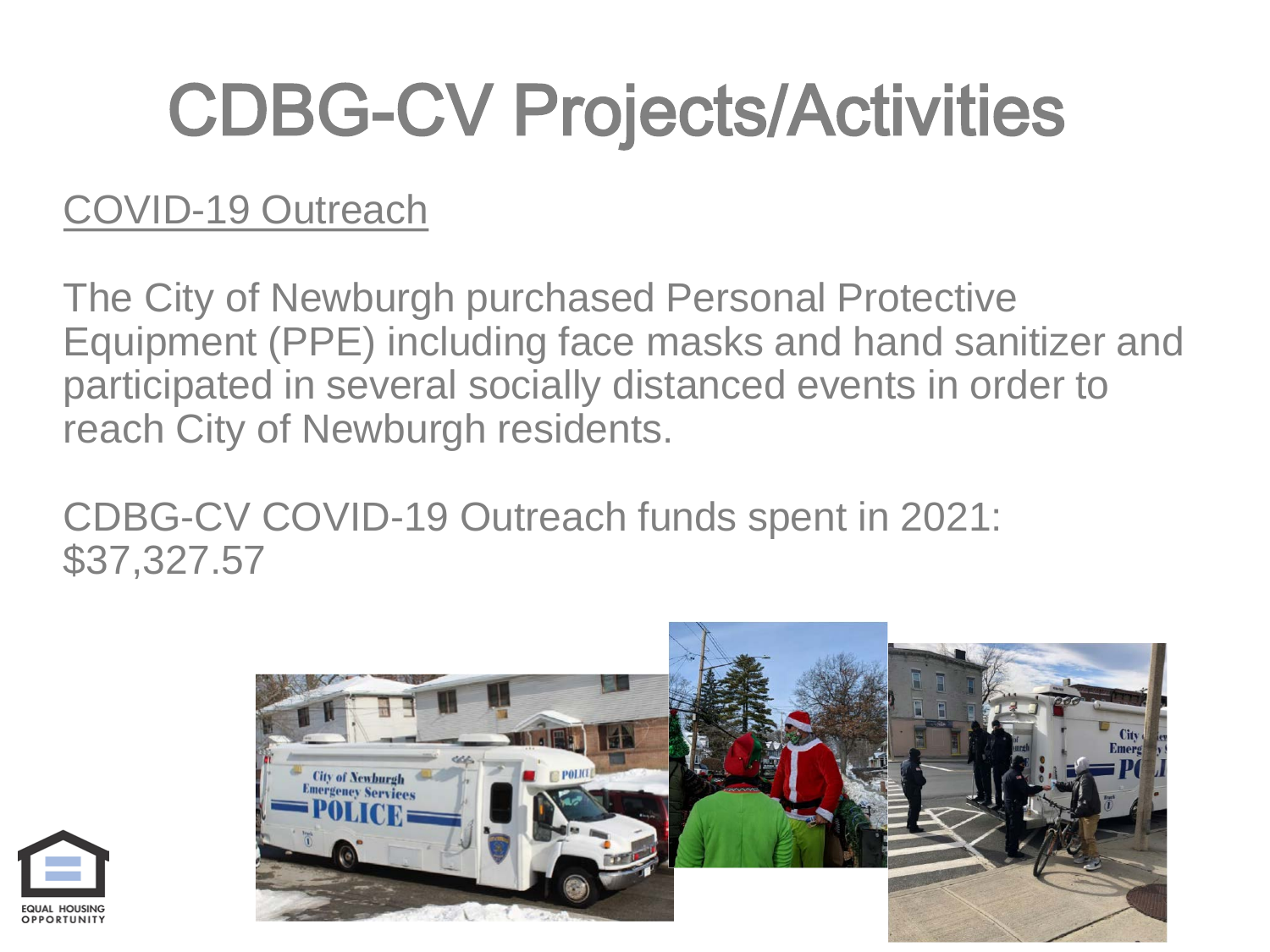### COVID Vaccine Appointment Transportation

The City of Newburgh provides rides to COVID Vaccine appointment/COVID-related appointment transportation services for City of Newburgh residents.

CDBG-CV COVID-19 Outreach funds spent in 2021: \$7,307.59



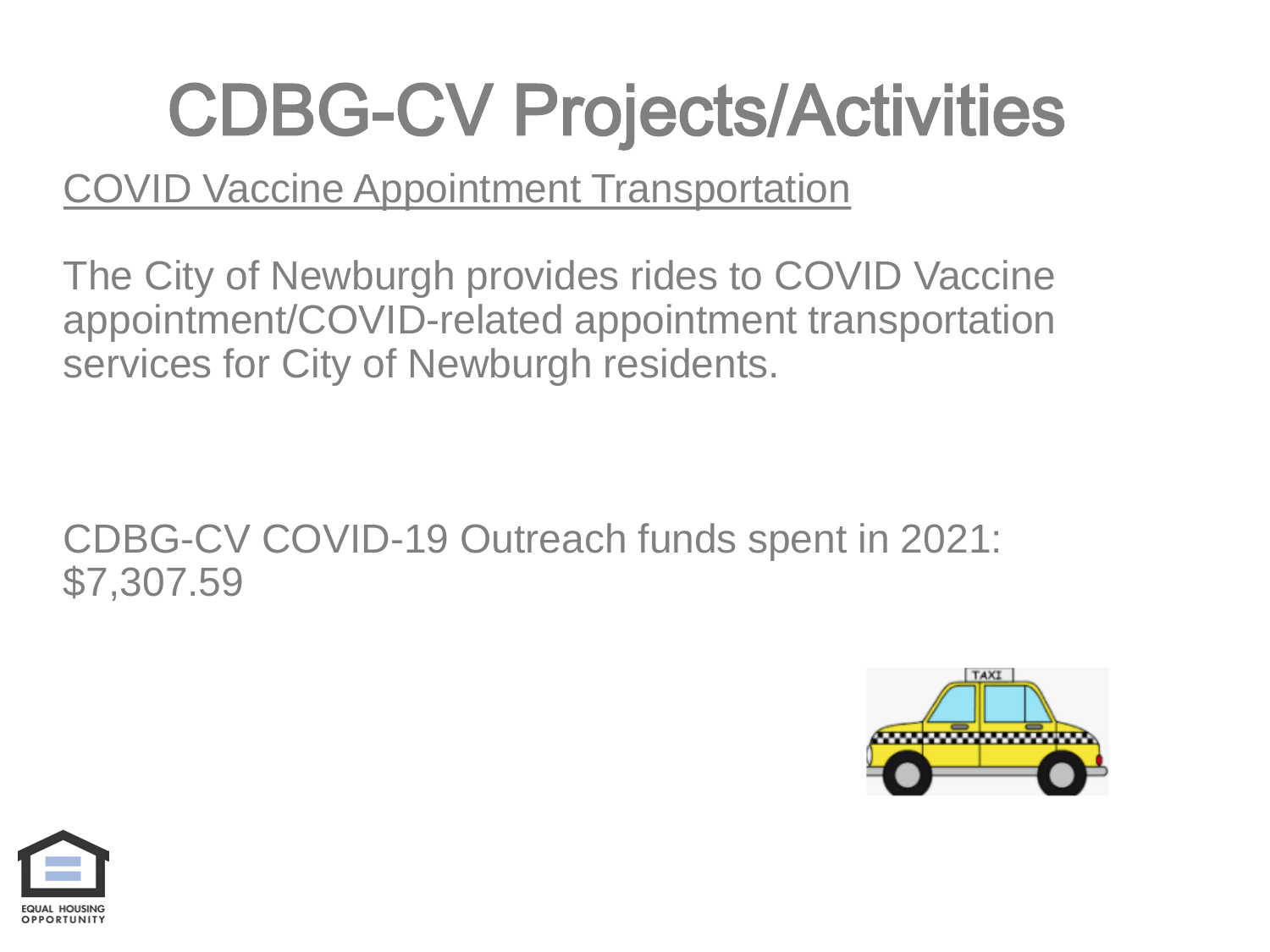### CDBG-CV Administration

Summary: Supports the administration of the CDBG-CV grant. Support includes development of CDBG-CV specific Policy & Procedures documents (ex. Duplication of Benefits), CDBG-CV Environmental Review Records, the publication of public notices, and the translation of documents into Spanish.

CDBG-CV Administration funds spent in 2021: \$22,304.35



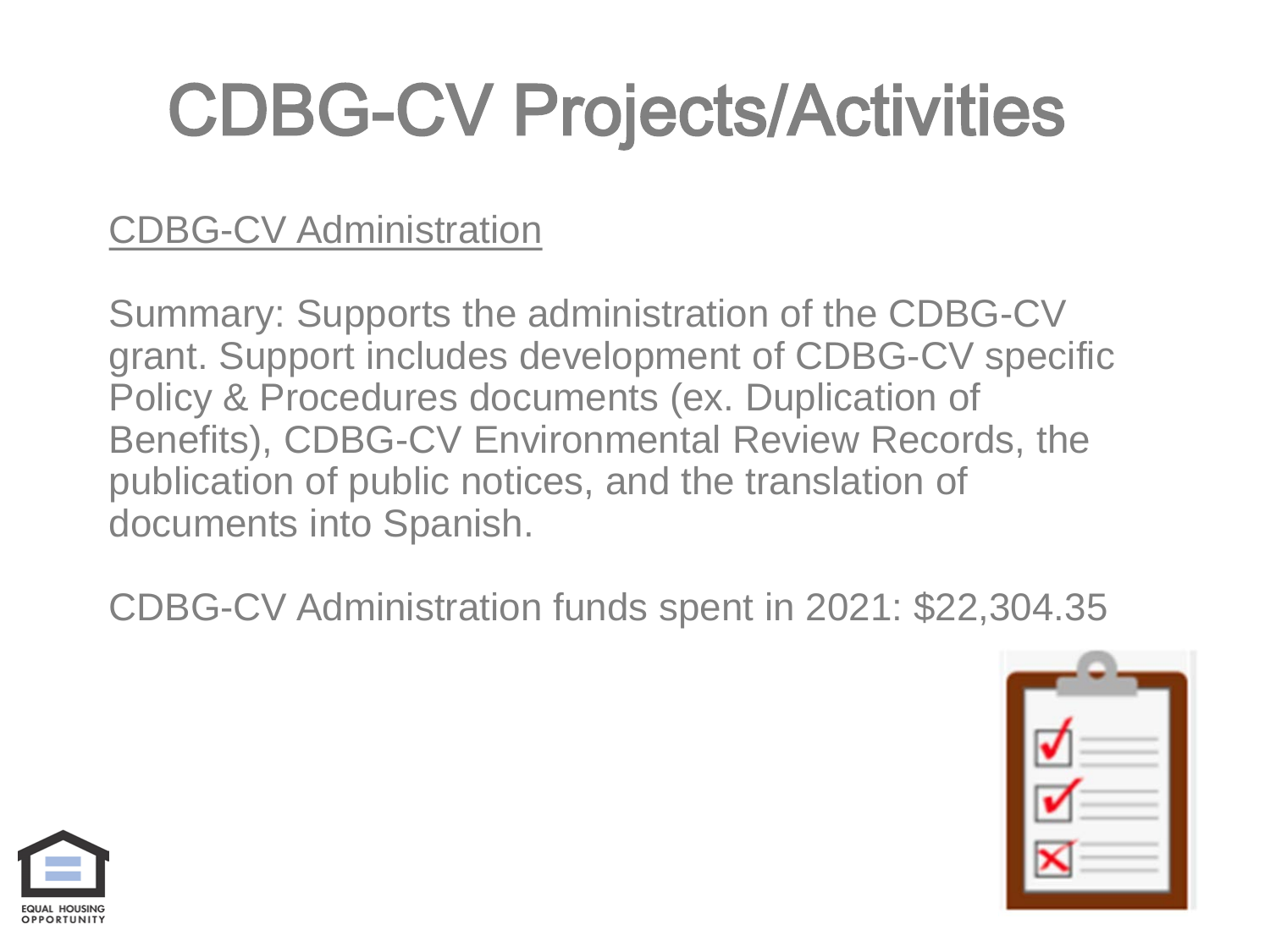#### **CR-05 - Goals and Outcomes**

#### **Progress the jurisdiction has made in carrying out its strategic plan and its action plan. 91.520(a)**

This could be an overview that includes major initiatives and highlights that were proposed and executed throughout the program year.

Several projects placed on-hold due to the Coronavirus Pandemic in 2020, either started or restarted in 2021:

In Rem Property Program: Maintenance of the habitability of 100 residential properties returned to the City of Newburgh through the foreclosure process.

Neighborhood Services: Neighborhood Services project for the "Socially-Distanced" Summer Film Festival.

Infrastructure: Liberty St. Sidewalk Improvements Project.

Administration: Support services to the Community Development Block Grant, including publishing public notices, processing payment vouchers, report preaparation, Spanish translation and interpretation services and salary of the Director of Community Development.

In addition, the City of Newburgh received a CDBG-CV allocation. Activities funded include a food security program, Emergency Income Payments (Rent) program, COVID-19 Outreach Activities, including community outreach programs to distribute PPE and hand sanitizer, COVID vaccine events and COVID Vaccine Appointment Transportation, and CDBG-CV grant administration.

**Comparison of the proposed versus actual outcomes for each outcome measure submitted with the consolidated plan and explain, if applicable, why progress was not made toward meeting goals and objectives. 91.520(g)** Categories, priority levels, funding sources and amounts, outcomes/objectives, goal outcome indicators, units of measure, targets, actual outcomes/outputs, and percentage completed for each of the grantee's program year goals.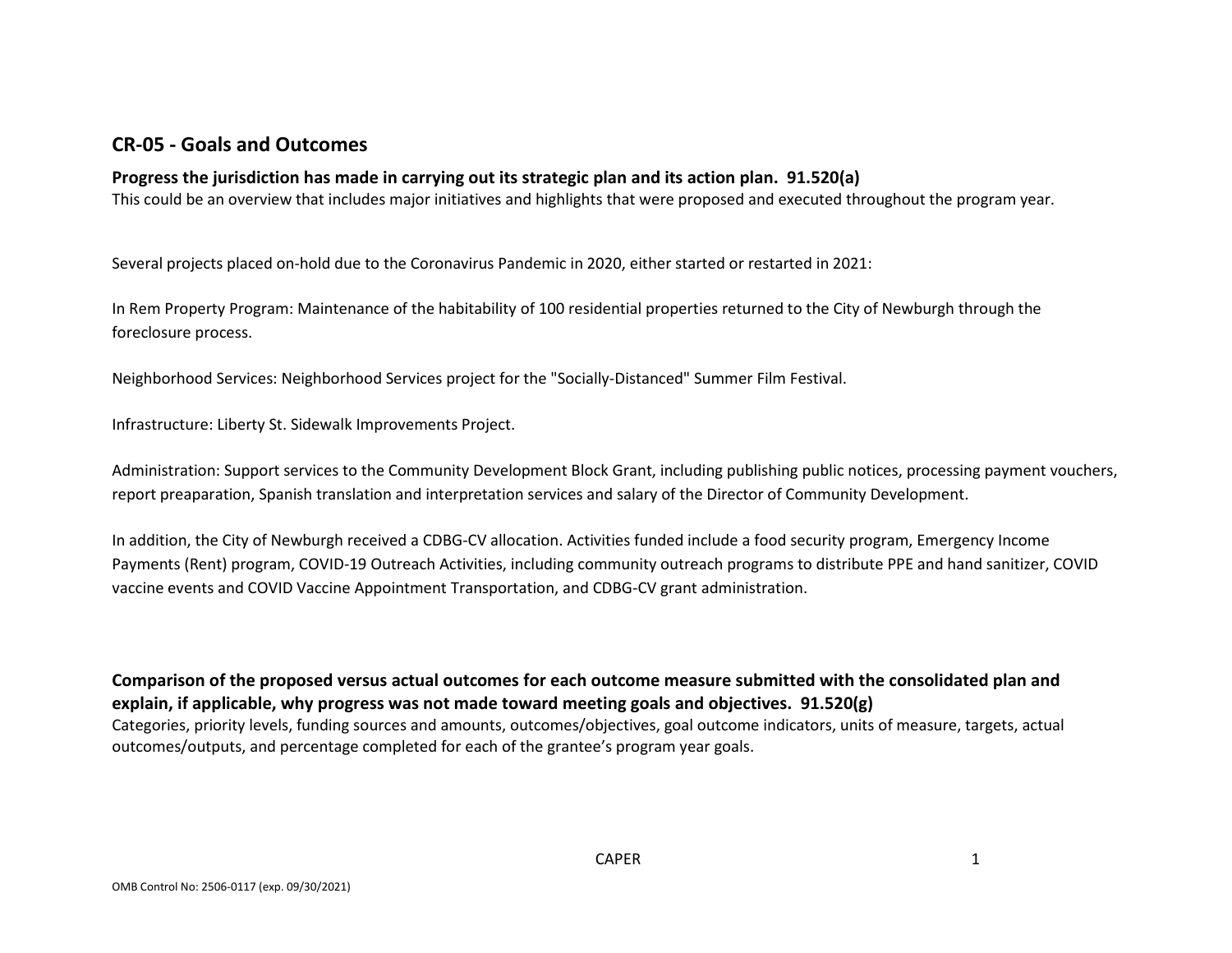| Goal                            | Category                                                                         | <b>Source</b><br>Amount | Indicator                                                                                                      | Unit of<br><b>Measure</b>     | <b>Expected</b><br><b>Strategic</b><br>Plan | Actual-<br><b>Strategic</b><br>Plan | Percent<br>Complete | <b>Expected</b><br>Program<br>Year | $Actual -$<br>Program<br>Year | Percent<br>Complete |
|---------------------------------|----------------------------------------------------------------------------------|-------------------------|----------------------------------------------------------------------------------------------------------------|-------------------------------|---------------------------------------------|-------------------------------------|---------------------|------------------------------------|-------------------------------|---------------------|
| Administration                  | Administration                                                                   | CDBG:<br>\$             | Other                                                                                                          | Other                         | 1                                           | 1                                   | 100.00%             | $\mathbf{1}$                       | 1                             | 100.00%             |
| Economic<br>Development         | Non-Housing<br>Community<br>Development<br>Economic<br>Development               | CDBG:<br>\$             | <b>Businesses assisted</b>                                                                                     | <b>Businesses</b><br>Assisted | 15                                          | 0                                   | 0.00%               | $\overline{3}$                     | 0                             | 0.00%               |
| Housing                         | Affordable<br>Housing                                                            | CDBG:<br>\$             | Public service activities<br>for Low/Moderate<br>Income Housing Benefit                                        | Households<br>Assisted        | 0                                           | 0                                   |                     | 5                                  | 5                             | 100.00%             |
| Housing                         | Affordable<br>Housing                                                            | CDBG:<br>\$             | <b>Housing Code</b><br>Enforcement/Foreclosed<br><b>Property Care</b>                                          | Household<br>Housing<br>Unit  | 100                                         | 100                                 | 100.00%             |                                    |                               |                     |
| Infrastructure<br>Improvements  | Non-Housing<br>Community<br>Development<br>Infrastructure<br><b>Improvements</b> | CDBG:<br>\$             | Public Facility or<br>Infrastructure Activities<br>other than<br>Low/Moderate Income<br><b>Housing Benefit</b> | Persons<br>Assisted           | 28000                                       | 28000                               | 100.00%             | 20000                              | 20000                         | 100.00%             |
| Quality of Life<br>Improvements | Non-Housing<br>Community<br>Development                                          | CDBG:<br>\$             | Public Facility or<br>Infrastructure Activities<br>other than<br>Low/Moderate Income<br><b>Housing Benefit</b> | Persons<br>Assisted           | 28000                                       | 28000                               | 100.00%             |                                    |                               |                     |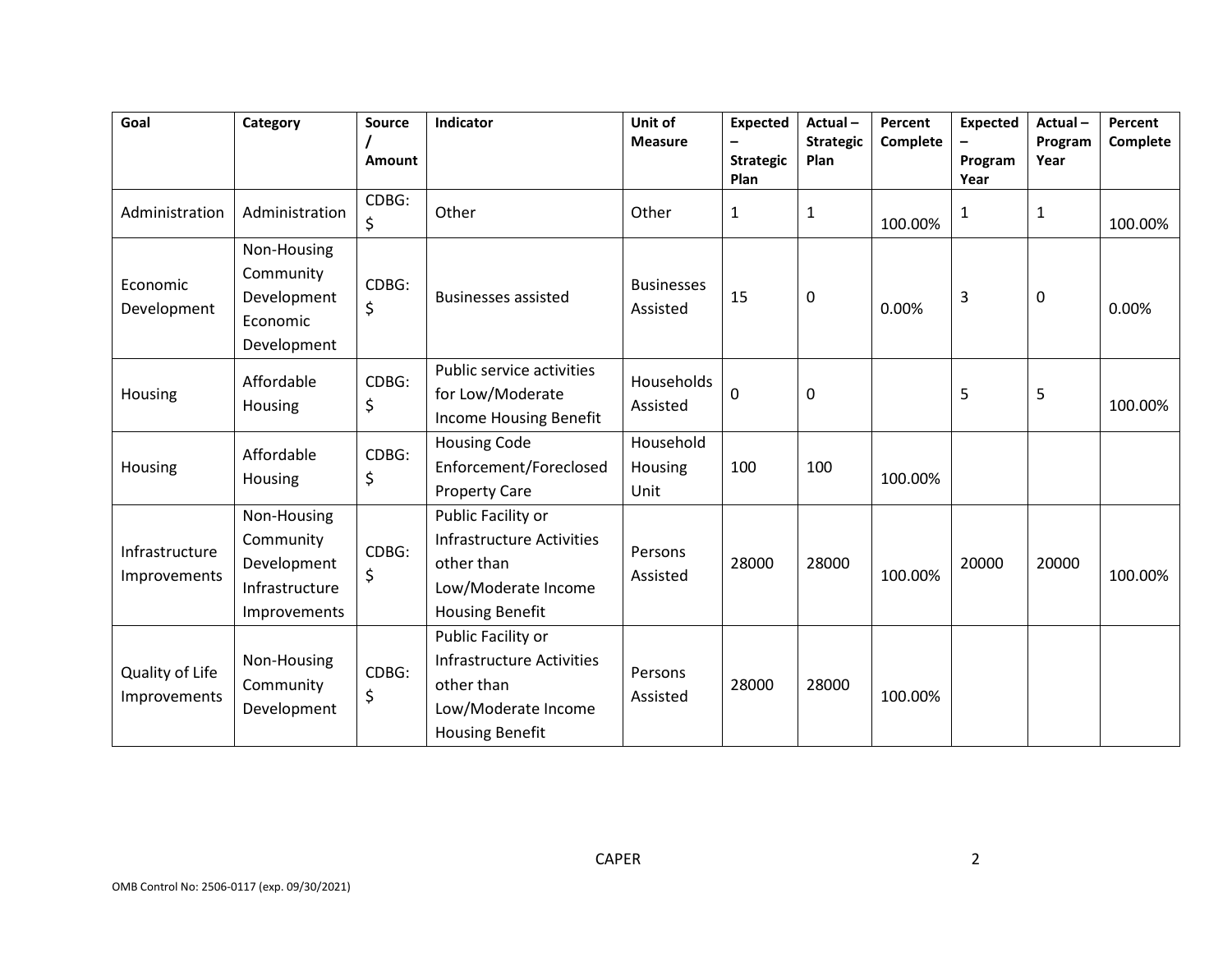| Quality of Life<br>Improvements | Non-Housing<br>Community<br>Development | CDBG. | Public service activities<br>other than<br>Low/Moderate Income | Persons<br>Assisted | 4000 | 4000 | 100.00% | 700 | 700 | 100.00% |
|---------------------------------|-----------------------------------------|-------|----------------------------------------------------------------|---------------------|------|------|---------|-----|-----|---------|
|                                 |                                         |       | <b>Housing Benefit</b>                                         |                     |      |      |         |     |     |         |

**Table 1 - Accomplishments – Program Year & Strategic Plan to Date**

#### **Assess how the jurisdiction's use of funds, particularly CDBG, addresses the priorities and specific objectives identified in the plan, giving special attention to the highest priority activities identified.**

Housing: The In Rem property team provided maintenance of the habitability of [Need Number] residential properties returned to the City of Newburgh through the foreclosure process. This project meets several goals, including preserving housing stock and reducing slum and blight.

Housing: The Emergency Home Owner Assistance Program from a previous CDBG Program Year assisted a low-income City of Newburgh homeowner with an emergency lead water service line replacement.

Quality of Life - Public Services: Neighborhood Services provided a much-needed "Socially-Distanced" Summer Film Festival. This program provides public service outreach as well activities for youth.

Quality of Life - CDBG-CV Public Services: The Emergency Income Payments Program provides a service to provide rental arrears assistance to City of Newburgh residents unable to pay for rent for issues related to the coronavirus pandemic.

Quality of Life - CDBG-CV Public Services: The City of Newburgh Community Outreach Program provides services related to Personal Protective Equipment (PPE) and hand sanitizer distribution, COVID At-Home Test Kits, and transportation to COVID Vaccine and COVID-related transportation for City of Newburgh residents.

Quality of Life - CDBG-CV Public Services: The City of Newburgh Food Security Program provides food assistance to City of Newburgh residents impacted by the coronavirus pandemic. This service includes food pantry services through various non-profit organizations in the City of Newburgh as well as support for produce production with the Downing Park Urban Farm (DPUF) Newburgh Urban Farm & Food Initiative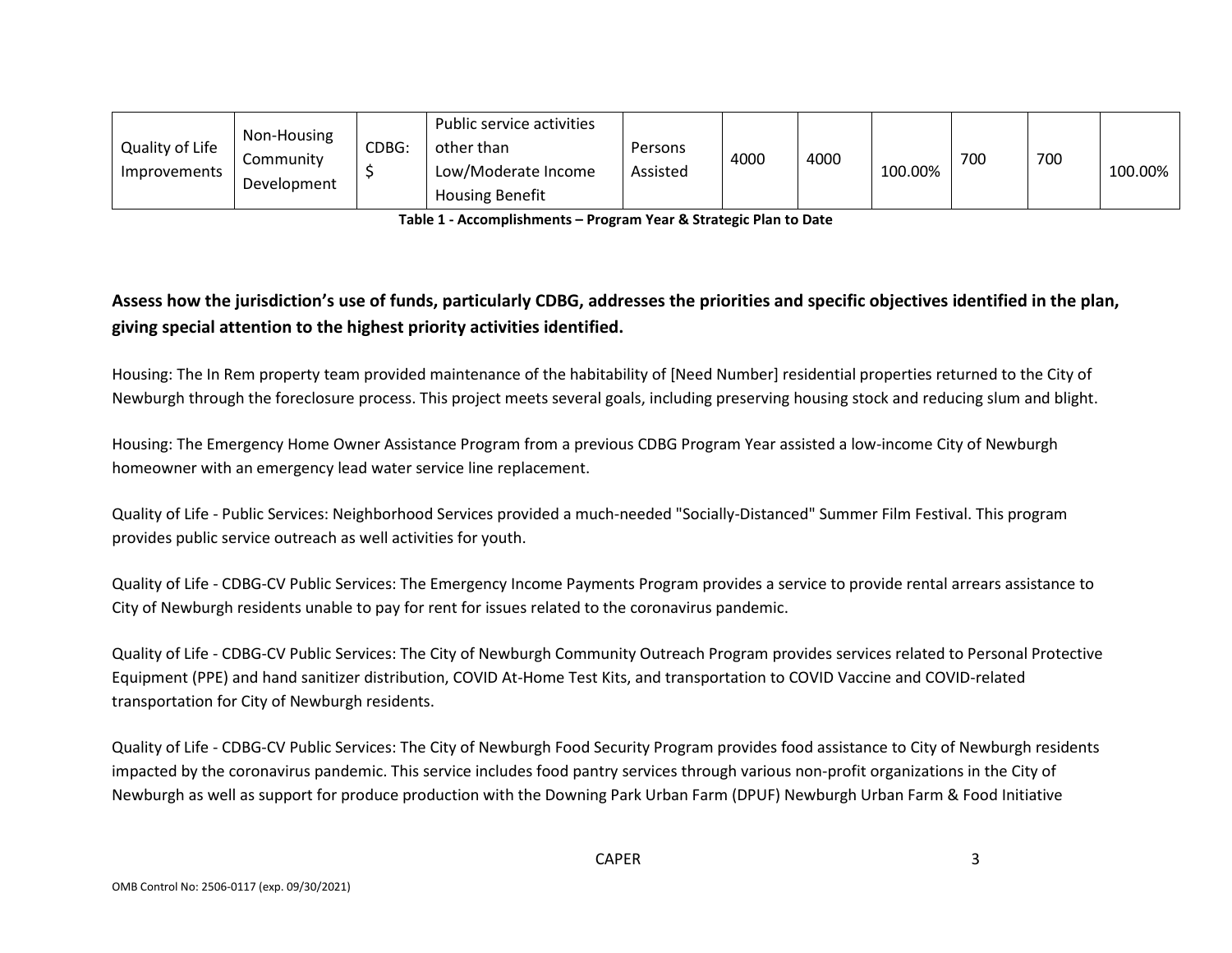#### (NUFFI).

Infrastructure Improvements: The Infrastruture Improvements project provided the funding match for the Liberty St. Streetscape project. New sidewalks, curb ramp upgrades and bioswales were installed on Libert St. between Broadway and Ann St.

Administration: Support services to the Community Development Block Grant, including publishing public notices, processing payment vouchers, report preaparation, Spanish translation and interpretation services and salary of the Director of Community Development.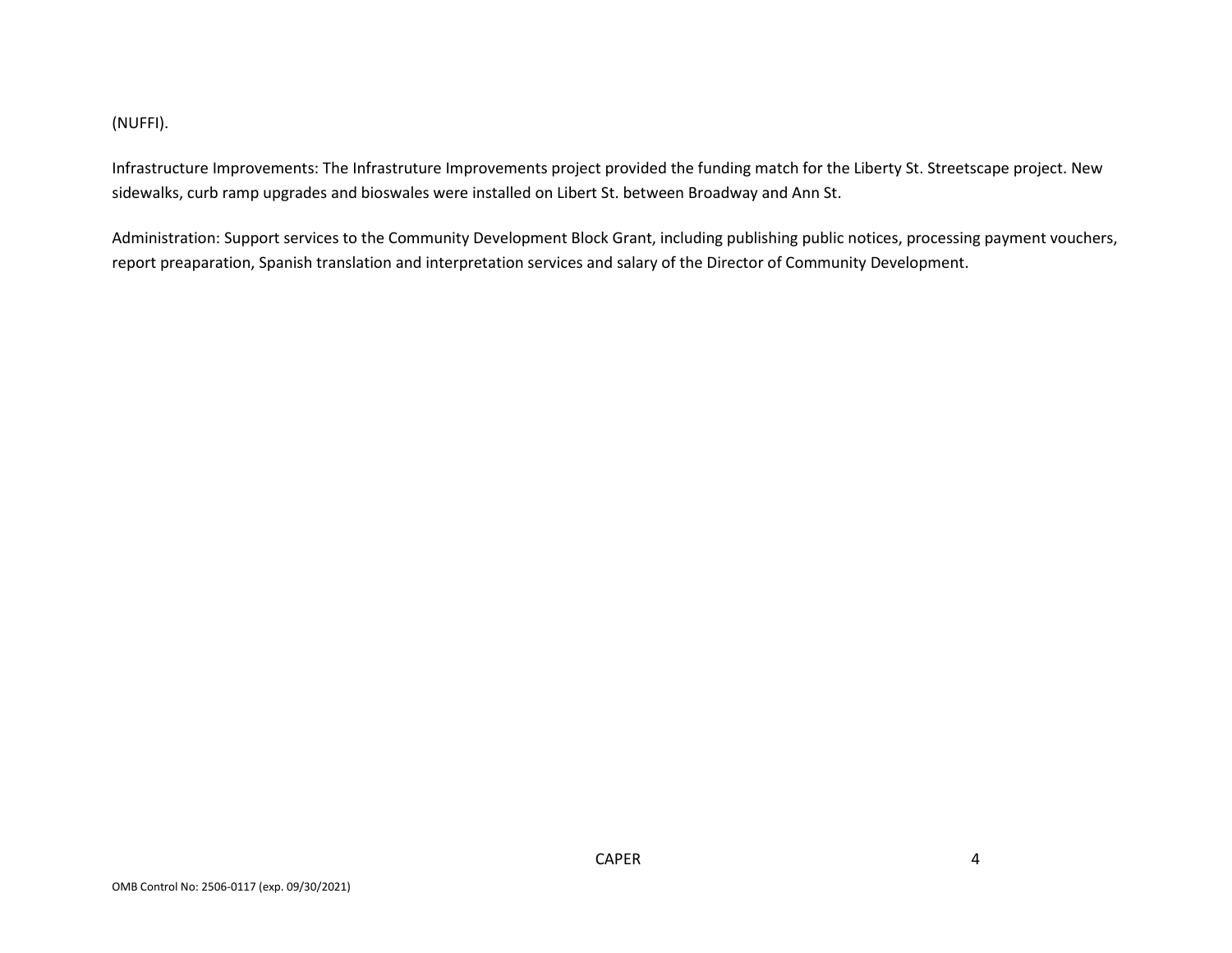#### **CR-10 - Racial and Ethnic composition of families assisted**

**Describe the families assisted (including the racial and ethnic status of families assisted). 91.520(a)** 

|                                           | <b>CDBG</b> |
|-------------------------------------------|-------------|
| White                                     | 500         |
| <b>Black or African American</b>          | 500         |
| Asian                                     |             |
| American Indian or American Native        |             |
| Native Hawaiian or Other Pacific Islander |             |
| <b>Total</b>                              | 1,000       |
| Hispanic                                  | 500         |
| Not Hispanic                              | 500         |

#### **Table 2 – Table of assistance to racial and ethnic populations by source of funds**

#### **Narrative**

The data in Table 2 is approximate. Of the families and individuals participating in the Neighborhood Services "Socially Distanced" Summer Film Festival, 70% were minorities. The City of Newburgh Summer Film Festival was open to all City of Newburgh residents. However, in order to reach as many lowincome families who may have transportation restrictions, as well as provide a socially-distanced location, the festival was held at the Safe Harbors Green, located between Ann St. and Broadway, in Census Tract 5.0. This is a walkable location on the East-End of the City of Newburgh, a target area for low-income activities. The festival was attended by families and individuals, approximately 80% minority.

The In Rem Project assisted the following ethnic groups: 39% Latino or Hispanic, 61% Not-Hispanic or Latino. The racial categories assisted by the In Rem Project include: 6% Asian, 14% Black or African American, 77% White, 2% identify as Other.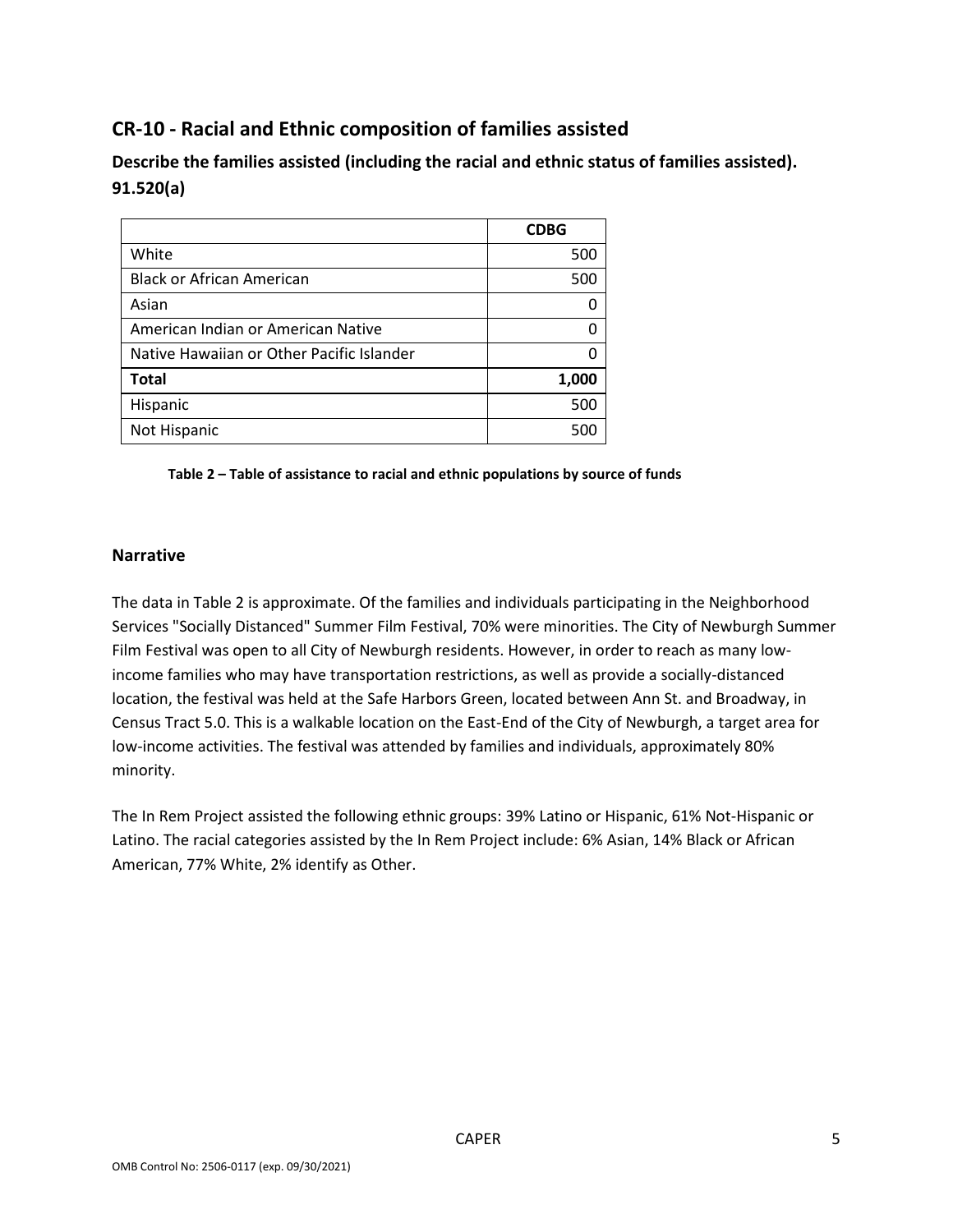#### **CR-15 - Resources and Investments 91.520(a)**

| <b>Source of Funds</b> | Source           | <b>Resources Made</b><br>Available | <b>Amount Expended</b><br><b>During Program Year</b> |
|------------------------|------------------|------------------------------------|------------------------------------------------------|
| <b>CDBG</b>            | public - federal | 893.627                            |                                                      |

#### **Identify the resources made available**

**Table 3 - Resources Made Available**

#### **Narrative**

#### **Identify the geographic distribution and location of investments**

| <b>Target Area</b>   | <b>Planned</b>    | Actual            | <b>Narrative Description</b>          |
|----------------------|-------------------|-------------------|---------------------------------------|
|                      | Percentage of     | Percentage of     |                                       |
|                      | <b>Allocation</b> | <b>Allocation</b> |                                       |
| <b>Census Tracts</b> |                   |                   | In Rem Property Project, Summer Film  |
| 4 & 5                | 70                | 70                | Festival, Infrastructure Improvements |
|                      |                   |                   | In Rem Property Project, Summer Film  |
| City Wide            | 30                | 30                | Festival, Infrastructure Improvements |

**Table 4 – Identify the geographic distribution and location of investments**

#### **Narrative**

The majority of the CDBG projects took place in Census Tracts 4 and 5, including the "Socially-Distanced" Summer Film Festival.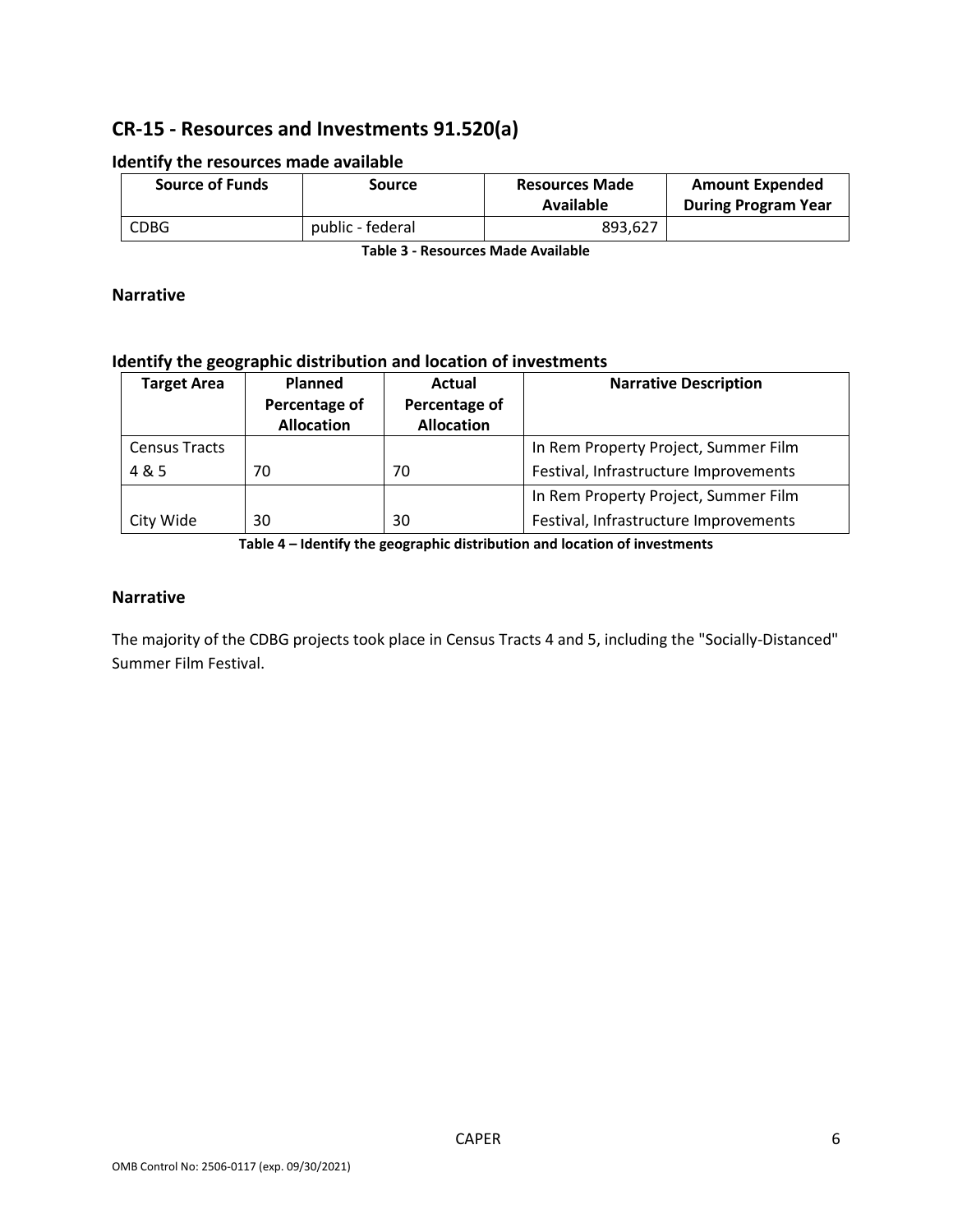#### **Leveraging**

**Explain how federal funds leveraged additional resources (private, state and local funds), including a description of how matching requirements were satisfied, as well as how any publicly owned land or property located within the jurisdiction that were used to address the needs identified in the plan.**

Complete Streets, Liberty Street Streetscape and Sidewalk Project: The City of Newburgh was awarded a Transportation Alternatives Program (TAP) grant from the New York State Department of Transportation in the amount of \$400,000.00. The funds are to be used for a (new) complete street oriented streetscape design replacement of one block of City sidewalks in the heart of the City of Newburgh's Historic downtown, along Liberty St, between Broadway and Ann Street. Community Development Block Grant (CDBG) funding is used to match the TAP funds.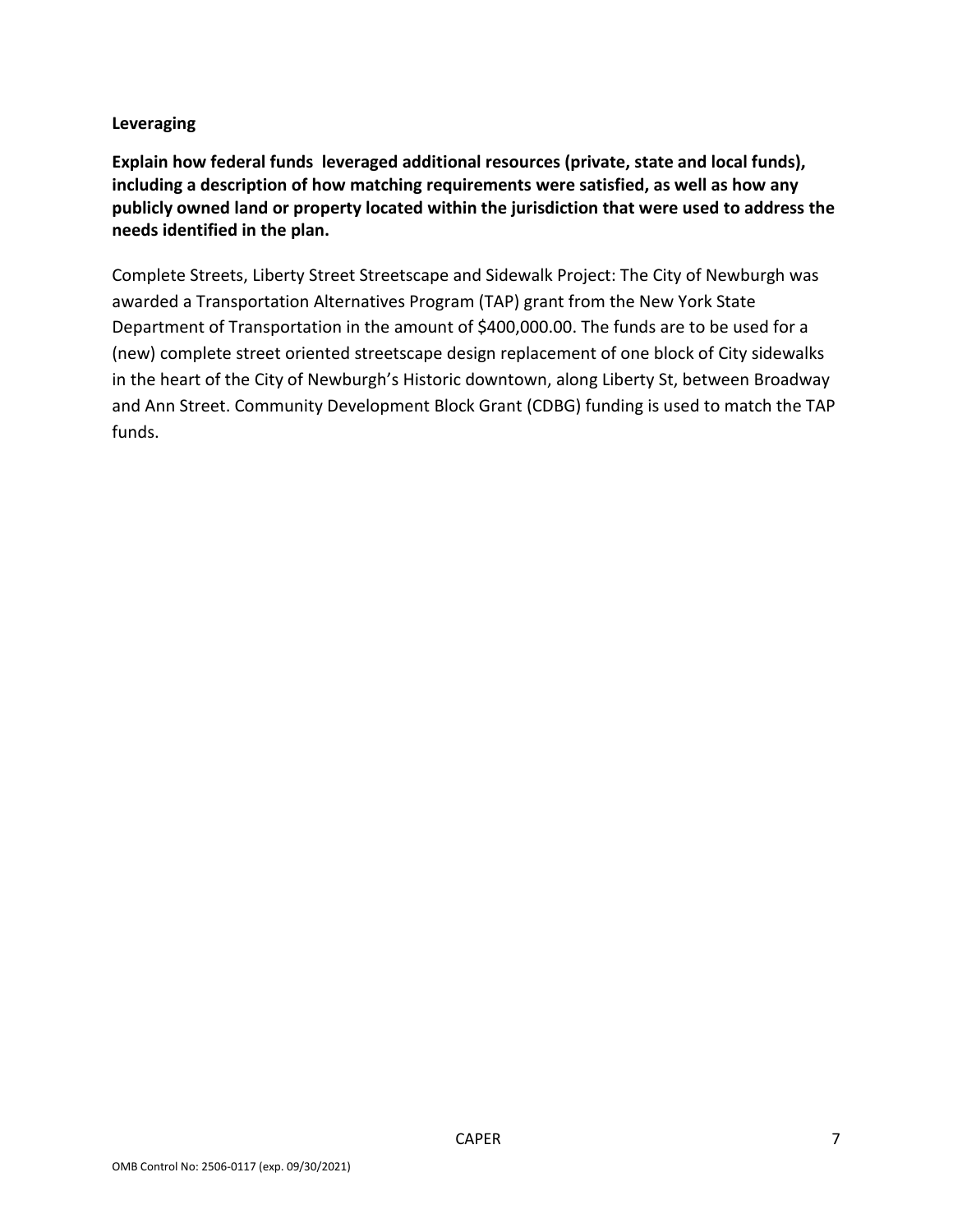#### **CR-20 - Affordable Housing 91.520(b)**

**Evaluation of the jurisdiction's progress in providing affordable housing, including the number and types of families served, the number of extremely low-income, low-income, moderate-income, and middle-income persons served.**

|                                          | <b>One-Year Goal</b> | Actual |
|------------------------------------------|----------------------|--------|
| Number of Homeless households to be      |                      |        |
| provided affordable housing units        |                      |        |
| Number of Non-Homeless households to be  |                      |        |
| provided affordable housing units        |                      |        |
| Number of Special-Needs households to be |                      |        |
| provided affordable housing units        |                      |        |
| Total                                    |                      |        |

**Table 5 – Number of Households**

|                                        | <b>One-Year Goal</b> | Actual |
|----------------------------------------|----------------------|--------|
| Number of households supported through |                      |        |
| <b>Rental Assistance</b>               | 0                    |        |
| Number of households supported through |                      |        |
| The Production of New Units            | 0                    |        |
| Number of households supported through |                      |        |
| <b>Rehab of Existing Units</b>         |                      |        |
| Number of households supported through |                      |        |
| <b>Acquisition of Existing Units</b>   | 0                    |        |
| <b>Total</b>                           |                      |        |

**Table 6 – Number of Households Supported**

#### **Discuss the difference between goals and outcomes and problems encountered in meeting these goals.**

After evaluating the previous City of Newburgh CDBG-funded Emergency Homeowner Repair program, it was detemined that a previous Emergency Homeowner Repair program was not meeting home-owner needs. In 2021, the Emergency Homeowner Repair Program was re-introduced, and a Subrecipient Agreement was awarded to Habitat for Humanity of Greater Newburgh to manage an Emergency Homeowner Repair Program for income qualified homeowners in the City of Newburgh. The Emergency Homeowner Repair Program is scheduled to begin in 2022, due to delays related to the coronavirus.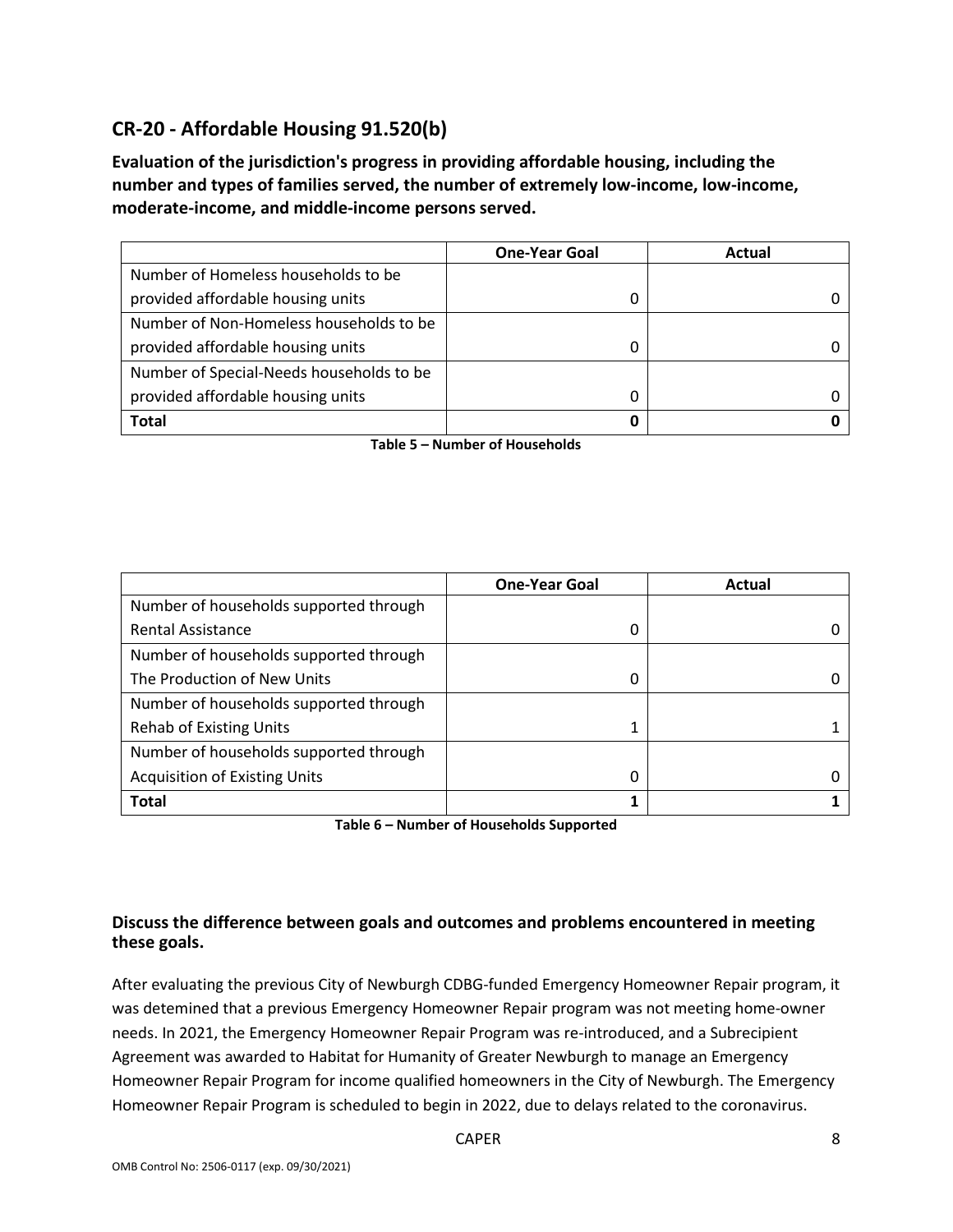#### **Discuss how these outcomes will impact future annual action plans.**

The City of Newburgh will consider an increase in program funding to Habitat for Humanity of Greater Newburgh if the program is successful in assisting City of Newburgh homeowners with emergency home repairs.

**Include the number of extremely low-income, low-income, and moderate-income persons served by each activity where information on income by family size is required to determine the eligibility of the activity.**

| Number of Households Served | <b>CDBG Actual</b> | <b>HOME Actual</b> |
|-----------------------------|--------------------|--------------------|
| <b>Extremely Low-income</b> |                    |                    |
| Low-income                  |                    |                    |
| Moderate-income             |                    |                    |
| Total                       |                    |                    |

**Table 7 – Number of Households Served**

#### **Narrative Information**

In 2021, the Emergency Homeowner Repair Program was re-introduced, and a Subrecipient Agreement was awarded to Habitat for Humanity of Greater Newburgh to manage an Emergency Homeowner Repair Program for income qualified homeowners in the City of Newburgh. The Emergency Homeowner Repair Program is scheduled to begin in 2022. The City of Newburgh will consider an increase in program funding to Habitat for Humanity of Greater Newburgh if the program is successful in assisting City of Newburgh homeowners with emergency home repairs.

A small amount of funding remained in a previous CDBG Program Year Homeowner Assistance Program and the CDBG program was able to assist a low-income City of Newburgh homeowner resident with an emergency lead water service line replacement.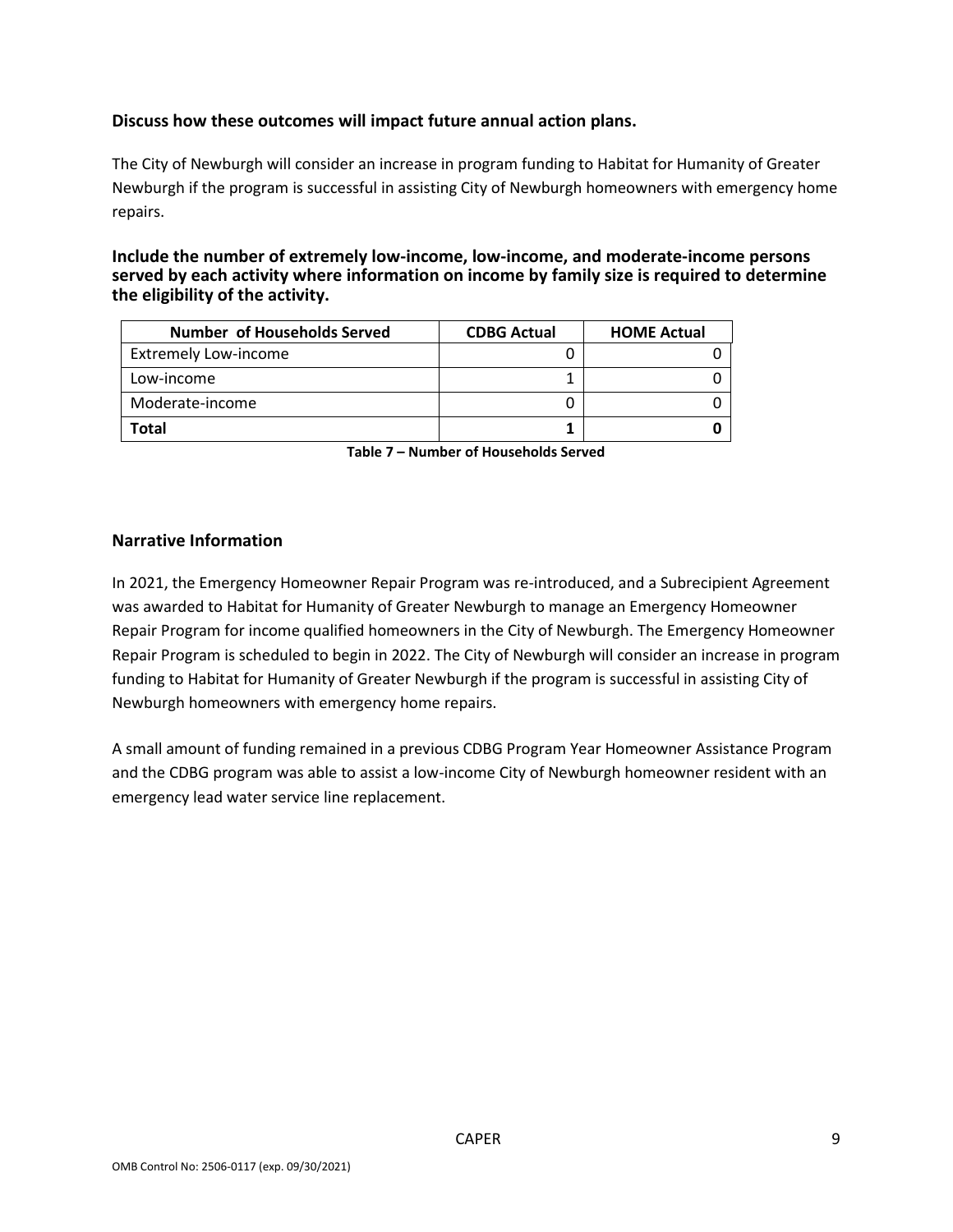#### **CR-25 - Homeless and Other Special Needs 91.220(d, e); 91.320(d, e); 91.520(c)**

**Evaluate the jurisdiction's progress in meeting its specific objectives for reducing and ending homelessness through:**

#### **Reaching out to homeless persons (especially unsheltered persons) and assessing their individual needs**

The Newburgh Ministry provides a homeless shelter on Johnston St. Social service assistance, as well as healthcare is provided. In conjunction with the ESPRI-funded "Fragile Economies" project, the Newburgh Ministry provides financial stability assistance, as well as improved health and wellness and resiliency through peer coaching to several at-risk families in the City of Newburgh.

#### **Addressing the emergency shelter and transitional housing needs of homeless persons**

City of Newburgh partners with services such as Regional Economic Community Action Program (RECAP) and Orange County Department of Social Services to address emergency shelter and transitional housing needs of homeless persons. Other partners include Safe Harbors of the Hudson, the Newburgh Ministry and a growing number of organizations providing services to the formerly incarcerated and those affected by the criminal justice system, including Exodus Transitional Community and Osborne Assocation.

**Helping low-income individuals and families avoid becoming homeless, especially extremely low-income individuals and families and those who are: likely to become homeless after being discharged from publicly funded institutions and systems of care (such as health care facilities, mental health facilities, foster care and other youth facilities, and corrections programs and institutions); and, receiving assistance from public or private agencies that address housing, health, social services, employment, education, or youth needs**

Social service agencies and organizations in the City of Newburgh such as Exodus Transitional Community, Bridges of New York and Renwick Recovery, Inc., work to address and promote programs for vulnerable persons and families. In 2017, the NYS Governor's Office commenced the Empire State Poverty Reduction Initiative (ESPRI). ESPRI held a community listening session, as well as convened several task forces, including housing, workforce development, healthcare and wellness. The focus of ESPRI 2021 was to continue implementation of several support projects, including the "Fragile Economies Project."

**Helping homeless persons (especially chronically homeless individuals and families, families with children, veterans and their families, and unaccompanied youth) make the transition to permanent housing and independent living, including shortening the period of time that individuals and families experience homelessness, facilitating access for homeless individuals**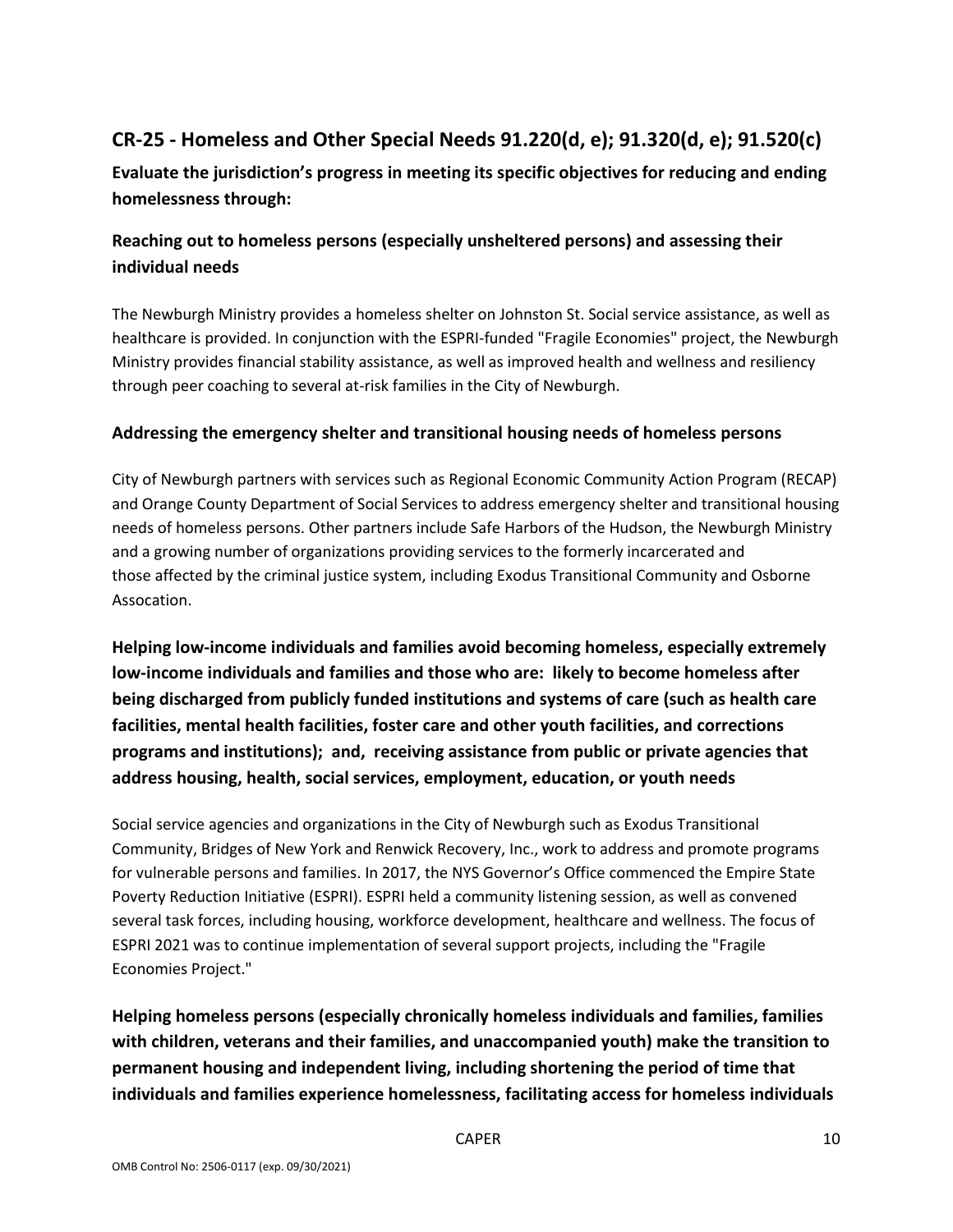#### **and families to affordable housing units, and preventing individuals and families who were recently homeless from becoming homeless again**

RECAP and Orange County Department of Social Services address the housing transition needs for homeless indiviuals and families, as do a growing number of service organizations, such as Exodus Transitional Community, Bridges of New York, Renwick Recovery, Inc. and Project L.I.F.E.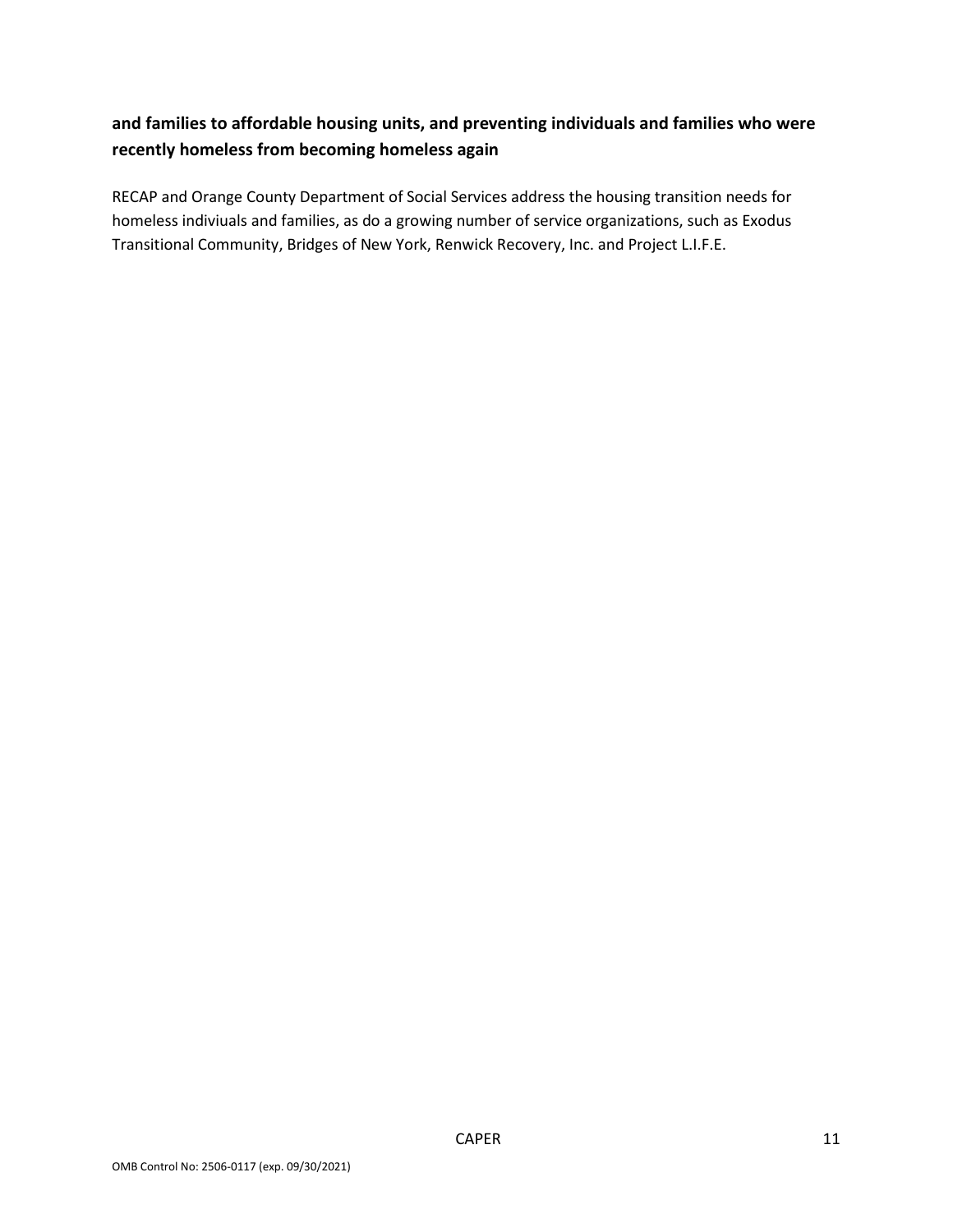#### **CR-30 - Public Housing 91.220(h); 91.320(j)**

#### **Actions taken to address the needs of public housing**

City of Newburgh staff continue to meet with the Director of the Newburgh Housing Authority (NHA) on a regular basis regarding any public housing needs. All CDBG programs and City of Newburgh jobs are advertised at the NHA site.

#### **Actions taken to encourage public housing residents to become more involved in management and participate in homeownership**

The "City of Newburgh - Housing Resource Guide" and information on how to apply for an fianance a City-owned property are shared with public housing residents. The Newburgh Community Land Bank has been awarded funding through the New York State Attorney General for a "Neighbors for Neighborhoods" Affordable Rental Housing Program. The purpose of the program is to encourage neighborhood residents to rehabilitate properties in their own neighborhood, and maintain the property as affordable rental housing.

#### **Actions taken to provide assistance to troubled PHAs**

This section is not applicable.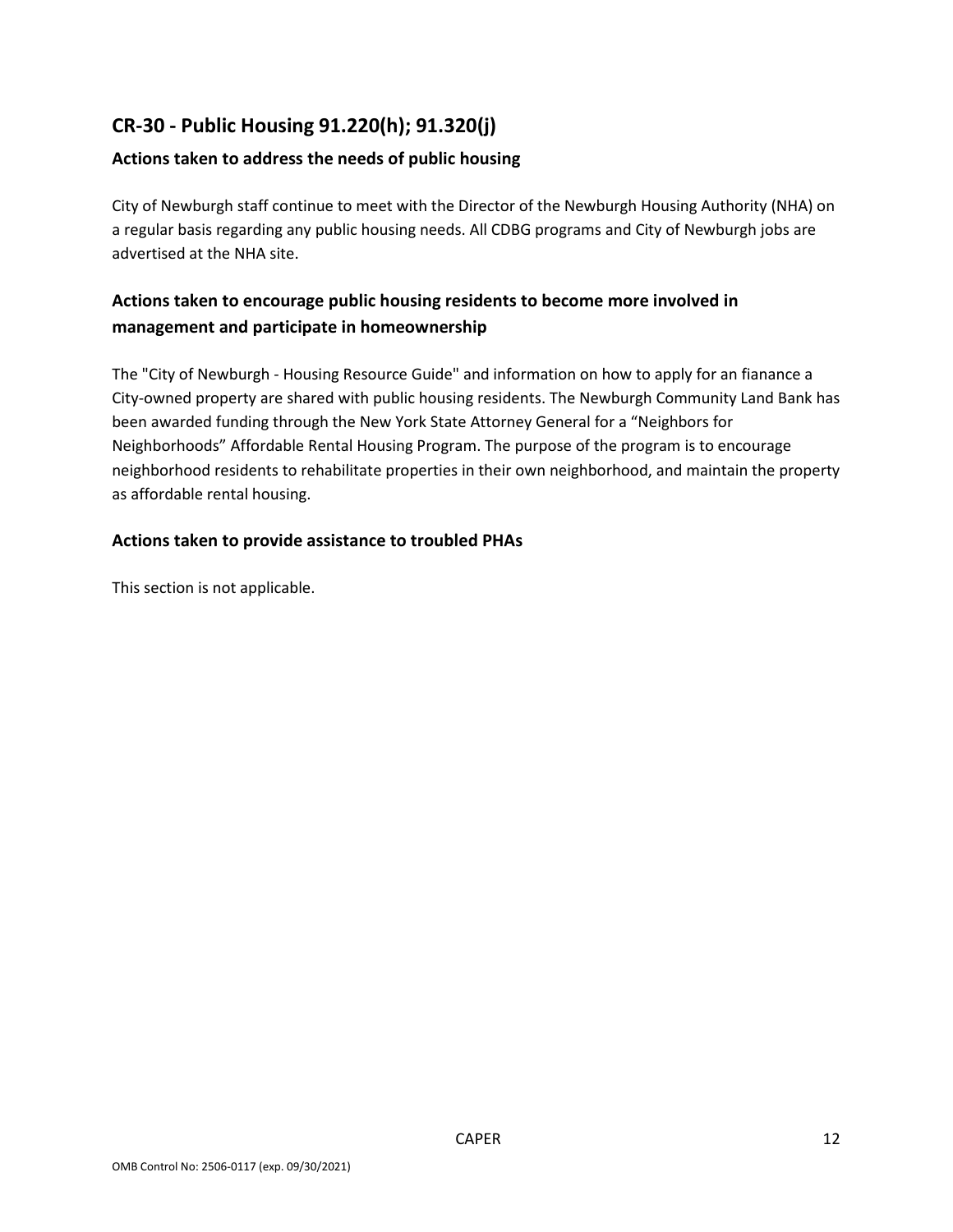#### **CR-35 - Other Actions 91.220(j)-(k); 91.320(i)-(j)**

**Actions taken to remove or ameliorate the negative effects of public policies that serve as barriers to affordable housing such as land use controls, tax policies affecting land, zoning ordinances, building codes, fees and charges, growth limitations, and policies affecting the return on residential investment. 91.220 (j); 91.320 (i)**

The City of Newburgh supports affordable housing throughout the City of Newburgh. Fees related to land use procedures have been significantly reduced and zoning relaxed to provide more accessibility. The City of Newburgh Zoning is reviewed regularly to identify barriers to affordable housing projects.

#### **Actions taken to address obstacles to meeting underserved needs. 91.220(k); 91.320(j)**

The City of Newburgh has a population in which at least 50% identify as Latinx. Spanish interpretation is provided at CDBG-related meetings (ex. Public Hearings). Spanish translation and dissemination of program materials into Spanish, as well as in English, is required by the City of Newburgh under the Language Access Plan. "La Voz" provides Spanish language announcements for City of Newburgh residents.

The City of Newburgh has contracted with Language Link to provide additional language translation and interpretation services.

#### **Actions taken to reduce lead-based paint hazards. 91.220(k); 91.320(j)**

Coordination bewtween Lead Safe Orange and City of Newburgh Code Compliance of City of Newburghowned properties.

The City of Newburgh is planning to apply for a Lead remediation grant through HUD's Office of Lead Hazard Control and Healthy Homes (OLHCHH).

#### **Actions taken to reduce the number of poverty-level families. 91.220(k); 91.320(j)**

In 2017, the NYS Governor's Office commenced the Empire State Poverty Reduction Initiative (ESPRI) in the City of Newburgh. The City of Newburgh ESPRI is managed by United Way of Dutchess-Orange Region.

ESPRI held a community listening session, as well as convened several task forces, including housing, workforce development, healthcare and wellness. The focus of ESPRI 2021 was to continue implementation of the Newburgh Ministry managed "Fragile Economies Project." The Fragile Economies Project aims to help low income families achieve financial goals and establish a savings cushion to help with life's unexpected events and emergencies. Families work with peer coaches to set goals, create an action plan, and stay on track. Families are connected to support where needed.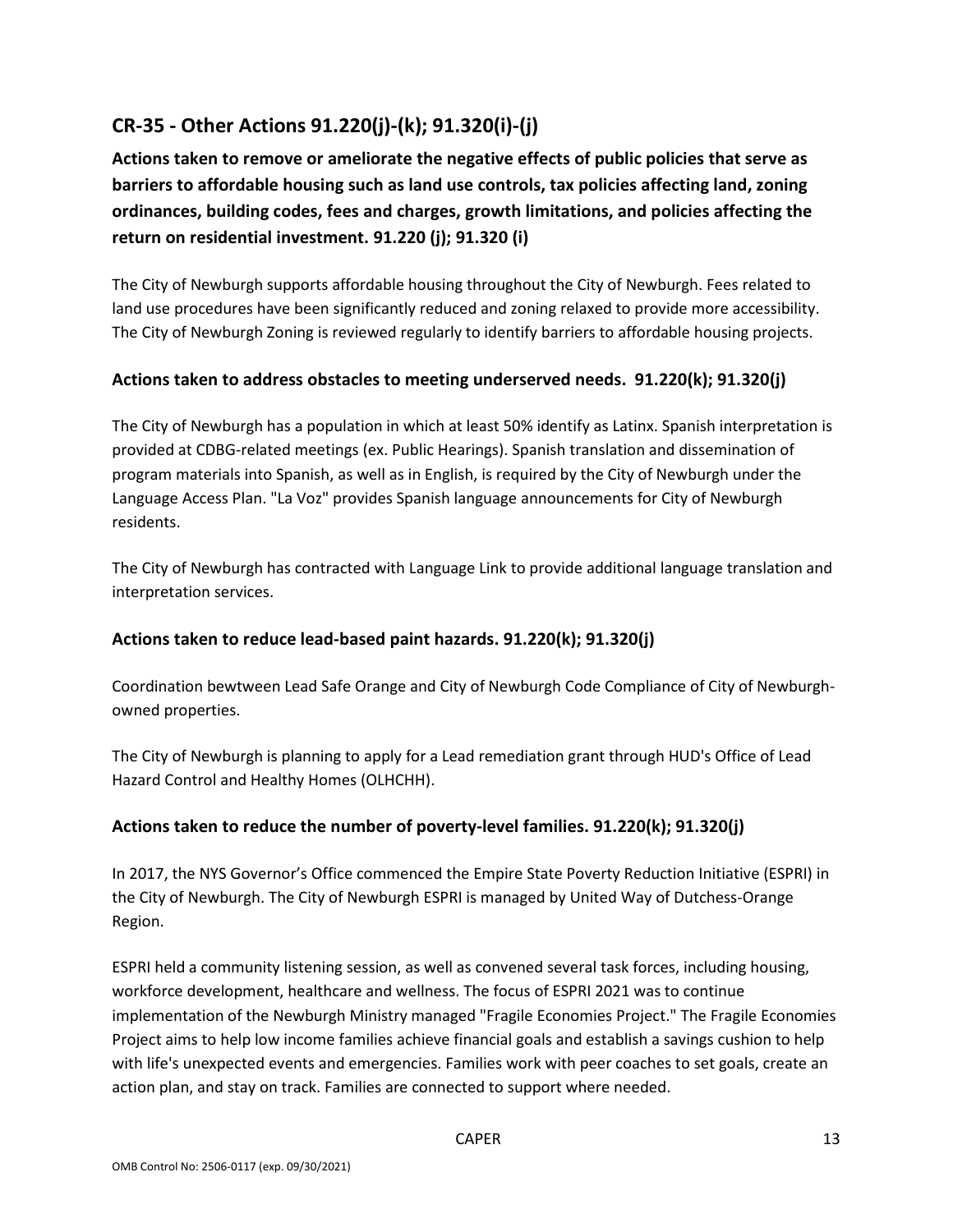#### **Actions taken to develop institutional structure. 91.220(k); 91.320(j)**

Fees related to land use procedures have been significantly reduced and zoning relaxed to provide more accessibility. In addition, the City of Newburgh has developed a more streamlined land use board process, to enhance accessibility.

#### **Actions taken to enhance coordination between public and private housing and social service agencies. 91.220(k); 91.320(j)**

The City of Newburgh takes a lead in the Newburgh Housing Coalition, which includes Habitat for Humanity of Greater Newburgh, PathStone (HUD Homeowner training), Orange County Social Services, Safe Harbors of the Hudson and the Newburgh Community Land Bank. The City of Newburgh also participates in the Orange County Housing Planning Committee, which has even broader outreach and member organizations.

#### **Identify actions taken to overcome the effects of any impediments identified in the jurisdictions analysis of impediments to fair housing choice. 91.520(a)**

Homeownership preparation and training through Pathstone, Independent Living and Habitat for Humanity of Greater Newburgh. Introduction of Tenants Responsiblities and accompanying public workshops are also provided.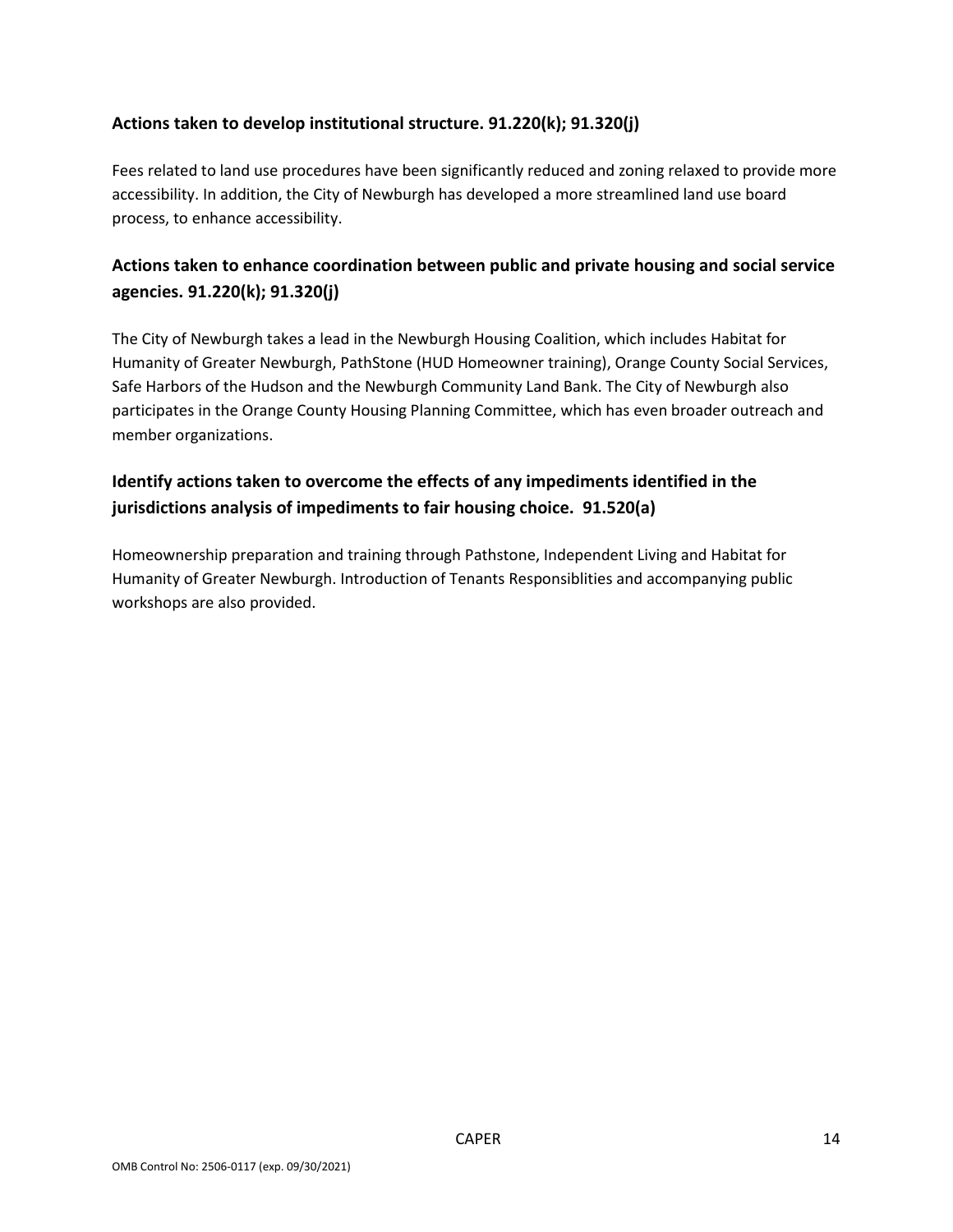#### **CR-40 - Monitoring 91.220 and 91.230**

**Describe the standards and procedures used to monitor activities carried out in furtherance of the plan and used to ensure long-term compliance with requirements of the programs involved, including minority business outreach and the comprehensive planning requirements**

Activities are reviewed using the exhibits found in the CPD Monitoring Handbook. The "Guide for Review of Eligibility" as well as the guides for review of National Objectives, are used as Activities are selected and subsequently set-up. An "Activity Eligibility" form is prepared for each Activity, identifying the National Objective, as well as eligible activity category.

In order to provide better outreach to minority-owned and women-owned businesses, a Section 3 and minority/women-owned business Workshop was held in 2021. The workshop was co-sponsored by the US Department of Housing and Urban Development (HUD), Small Business Administration (SBA), General Services Administration (GSA) and Orange County government.

Additional small business workshops are planned for 2022, through the SBA/City of Newburgh Co-Sponsorship Agreement, including a continuation of the "Business Basics Bootcamp," as well as a lowincome City of Newburgh resident "On-the-Job" training program.

A joint Planning and Development/Community Development/Grants Administration meeting is held biweekly in order to ensure that the CDBG program is in align with other City of Newburgh community needs. In addition, the whole CDBG program is monitored for "Timeliness" using a spreadsheet, which tracks Activity spending, as well as Public Service and Administration caps.

#### **Citizen Participation Plan 91.105(d); 91.115(d)**

#### **Describe the efforts to provide citizens with reasonable notice and an opportunity to comment on performance reports**.

In compliance with City of Newburgh procedures, the Notice of a 15-Day Public Comment Period for the 2020 CAPER was submitted to 4 local newspapers as well as a Spanish language publication/social media. The newspapers include the Times Herald Record, Orange County Post, Hudson Valley Press and the Times Community Papers (Mid-Hudson Times). La Voz provides Spanish language outreach for the 2020 CAPER.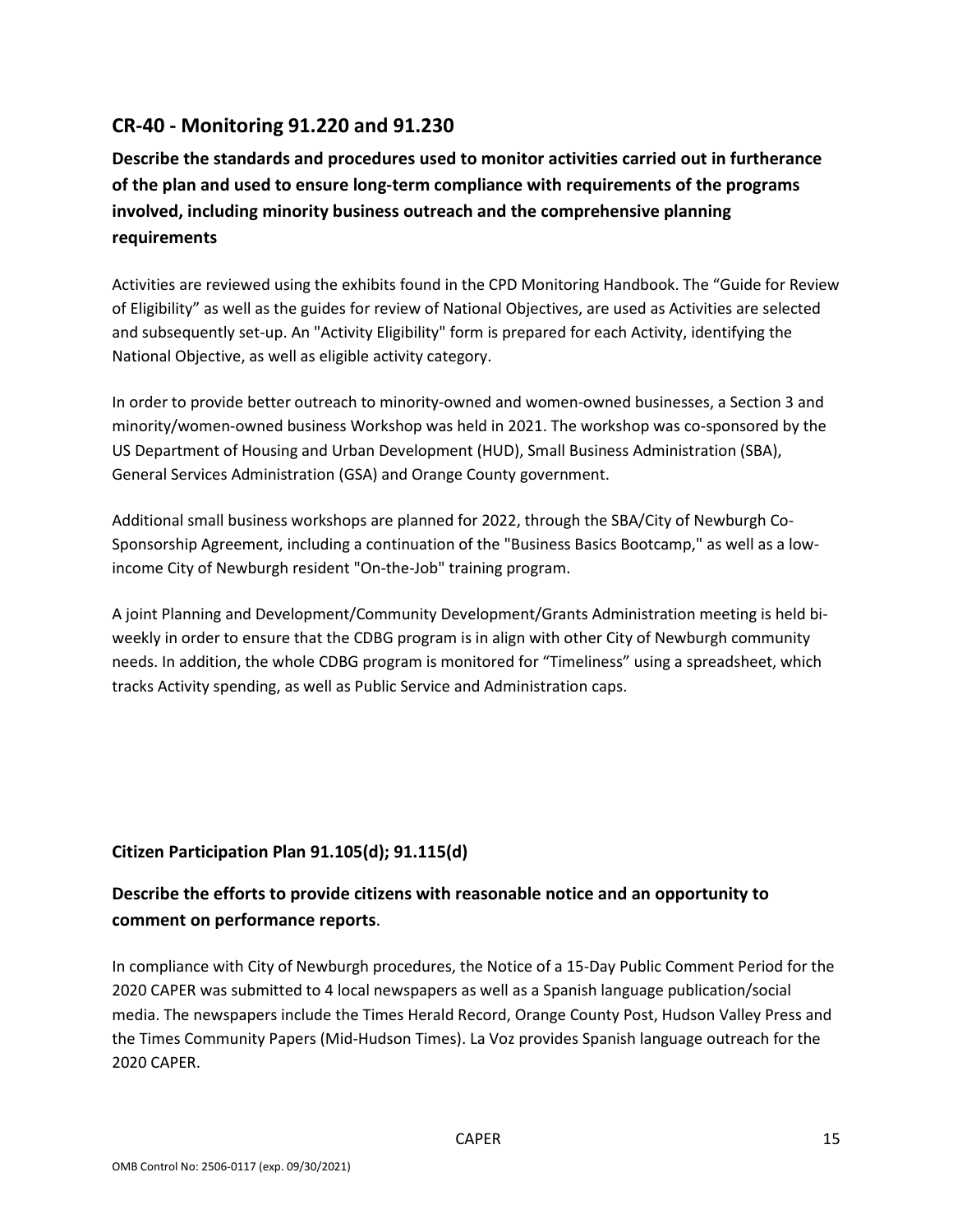The 2021 CAPER Public Hearing is scheduled for 02/21/2022. The 2021 CAPER will be available for public comment from 02/22/2022 - 03/9/2022.

#### **CR-45 - CDBG 91.520(c)**

**Specify the nature of, and reasons for, any changes in the jurisdiction's program objectives and indications of how the jurisdiction would change its programs as a result of its experiences.**

There were no changes in the City of Newburgh's program objectives.

**Does this Jurisdiction have any open Brownfields Economic Development Initiative (BEDI) grants?**

No

**[BEDI grantees] Describe accomplishments and program outcomes during the last year.**